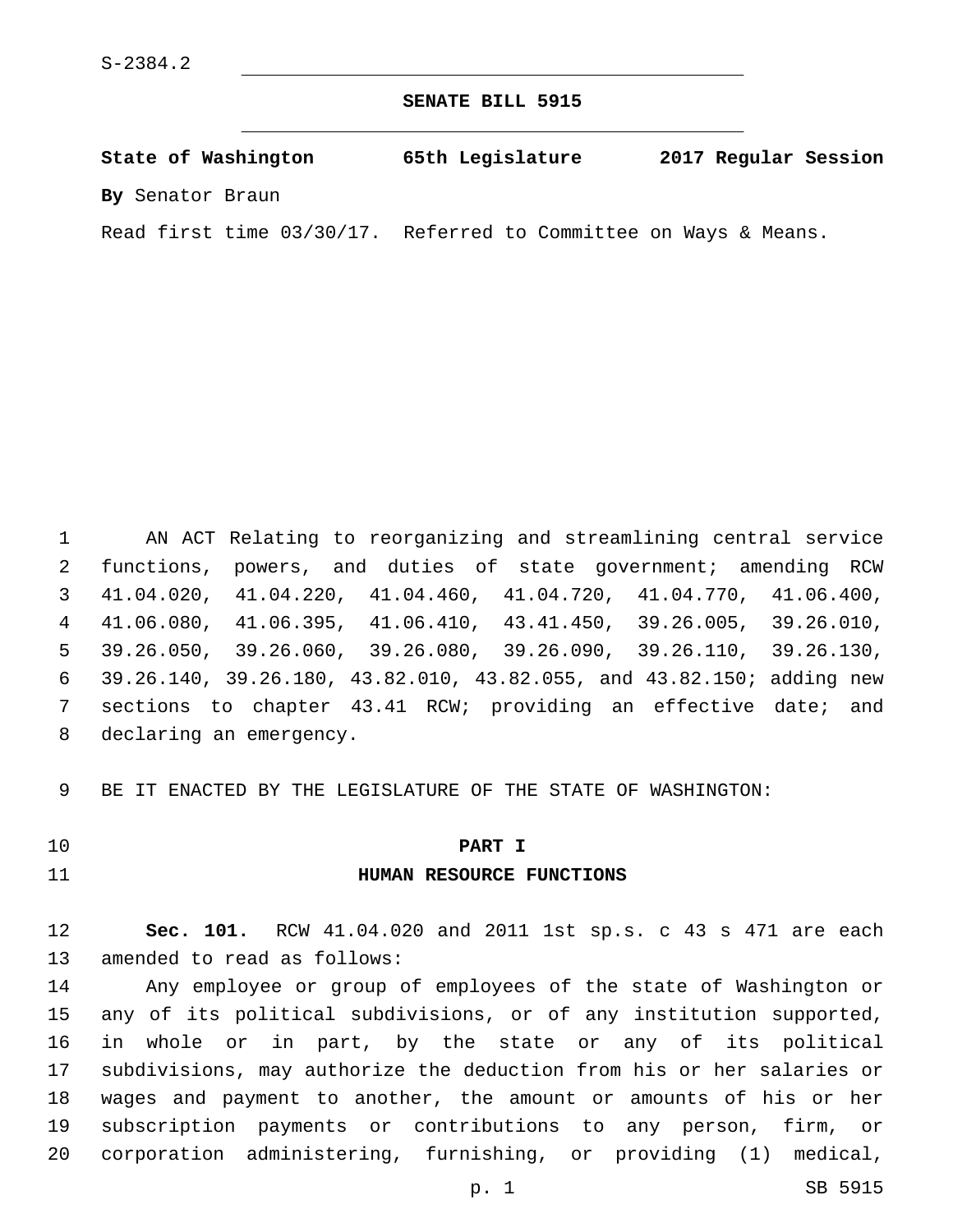surgical, and hospital care or either of them, or (2) life insurance or accident and health disability insurance, or (3) any individual retirement account selected by the employee or the employee's spouse established under applicable state or federal law: PROVIDED, That such authorization by said employee or group of employees, shall be first approved by the head of the department, division office or institution of the state or any political subdivision thereof, employing such person or group of persons, and filed with the 9 ((department of enterprise services)) office of financial management; or in the case of political subdivisions of the state of Washington, with the auditor of such political subdivision or the person authorized by law to draw warrants against the funds of said 13 political subdivision.

 **Sec. 102.** RCW 41.04.220 and 2015 c 225 s 52 are each amended to 15 read as follows:

16 Any governmental entity other than state agencies( $(\tau)$ ) may use 17 the services of the ((department of enterprise services)) office of 18 financial management upon the approval of the director( $(\tau)$ ) in procuring health benefit programs as provided by RCW 41.04.180, 20 28A.400.350, and 28B.10.660: PROVIDED, That the ((department of 21 enterprise services)) office of financial management may charge for the administrative cost incurred in the procuring of such services.

 **Sec. 103.** RCW 41.04.460 and 2011 1st sp.s. c 43 s 472 are each 24 amended to read as follows:

25 The ((department of enterprise services)) office of financial 26 management, through the combined benefits communication project, shall prepare information encouraging individual financial planning for retirement and describing the potential consequences of early retirement, including members' assumption of health insurance costs, members' receipt of reduced retirement benefits, and the increased period of time before members will become eligible for cost-of-living adjustments. The department of retirement systems shall distribute the information to members who are eligible to retire under the provisions of chapter 234, Laws of 1992. Prior to retiring, such members who elect to retire shall sign a statement acknowledging their receipt and understanding of the information.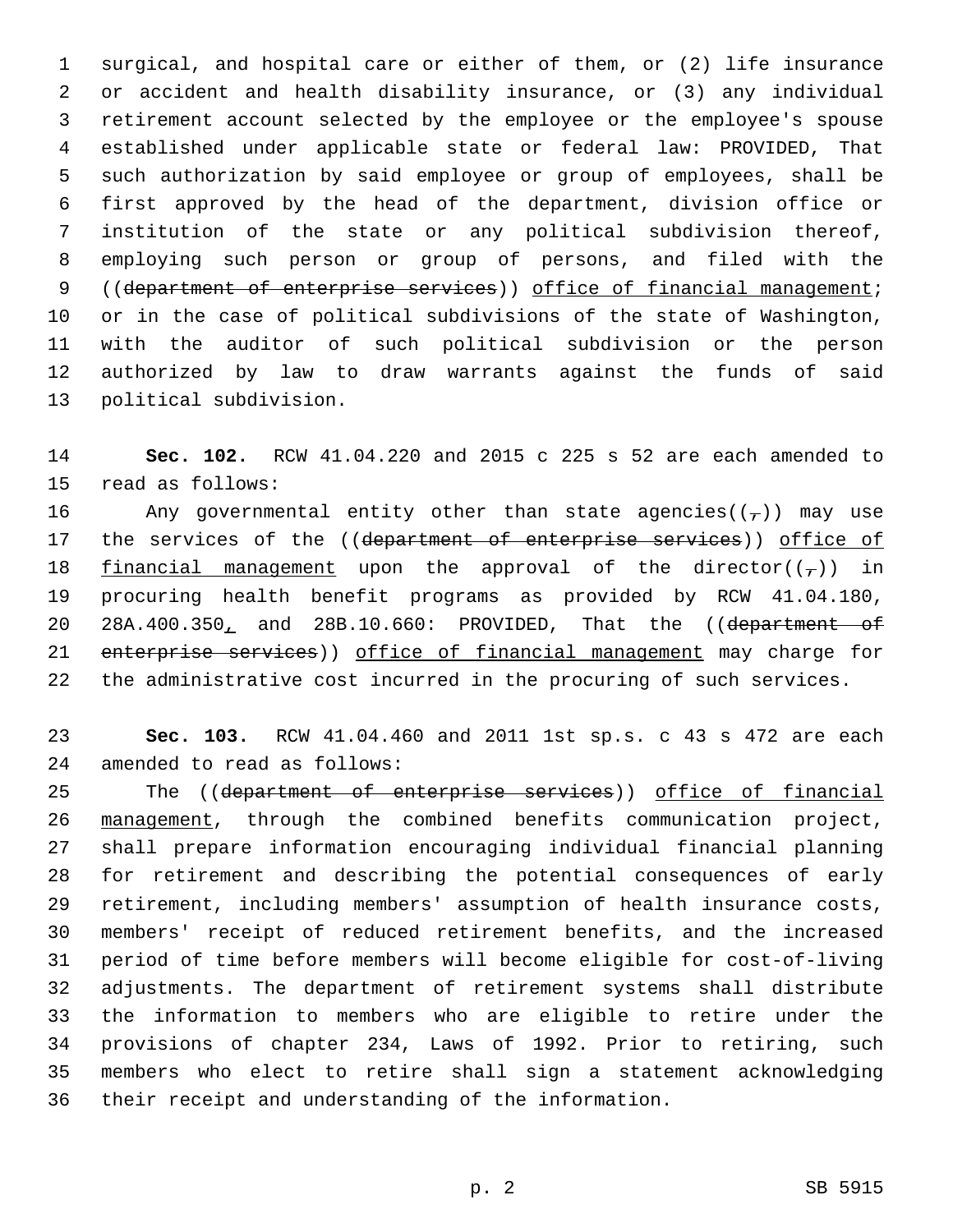**Sec. 104.** RCW 41.04.720 and 2011 1st sp.s. c 43 s 439 are each 2 amended to read as follows:

 The director of ((enterprise services)) the office of financial management shall:4

 (1) Administer the state employee assistance program to assist employees who have personal problems that adversely affect their job 7 performance or have the potential of doing so;

(2) Develop policies, procedures, and activities for the program;

 (3) Encourage and promote the voluntary use of the employee assistance program by increasing employee awareness and disseminating 11 educational materials;

 (4) Provide technical assistance and training to agencies on how 13 to use the employee assistance program;

 (5) Assist and encourage supervisors to identify and refer employees with problems that impair their performance by incorporating proper use of the program in management training, management performance criteria, ongoing communication with agencies, 18 and other appropriate means;

 (6) Offer substance abuse prevention and awareness activities to be provided through the employee assistance program and the state 21 employee wellness program;

 (7) Monitor and evaluate the effectiveness of the program, including the collection, analysis, and publication of relevant 24 statistical information; and

 (8) Consult with state agencies, institutions of higher education, and employee organizations in carrying out the purposes of 27 RCW 41.04.700 through 41.04.730.

 **Sec. 105.** RCW 41.04.770 and 2011 1st sp.s. c 43 s 440 are each amended to read as follows:29

30 The department of social and health services and the ((department 31 of enterprise services)) office of financial management shall, after consultation with supported employment provider associations and other interested parties, encourage, educate, and assist state agencies in implementing supported employment programs. The ((department of enterprise services)) office of financial management shall provide human resources technical assistance to agencies 37 implementing supported employment programs.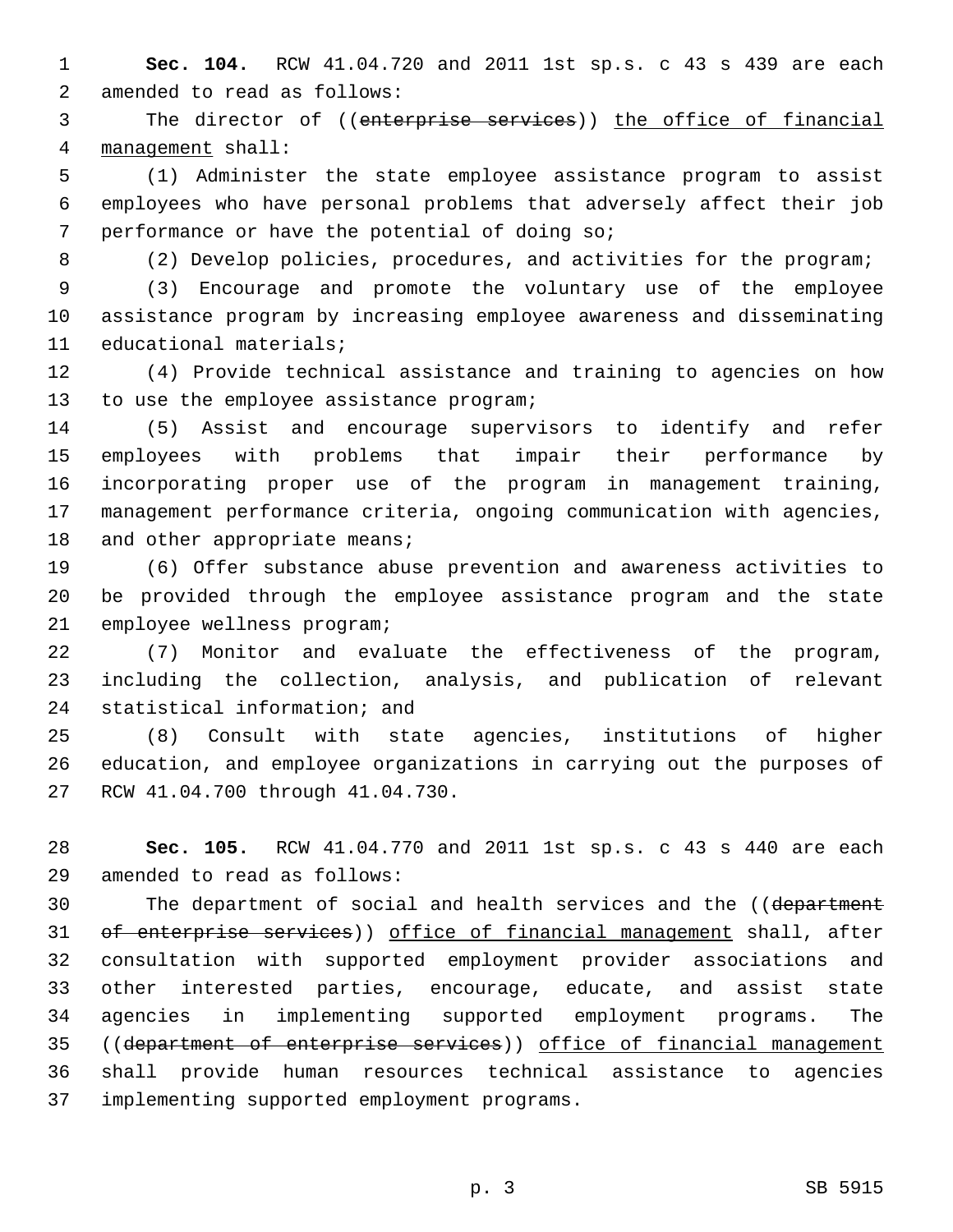**Sec. 106.** RCW 41.06.400 and 2011 1st sp.s. c 43 s 423 are each 2 amended to read as follows:

 (1) In addition to other powers and duties specified in this 4 chapter, ((the department of enterprise services in consultation 5  $with)$  the office of financial management shall:

 (a) By rule, prescribe the purpose and minimum standards for training and career development programs and, in so doing, regularly consult with and consider the needs of individual agencies and 9 employees;

 (b) Provide training and career development programs which may be 11 conducted more efficiently and economically on an interagency basis;

 (c) Promote interagency sharing of resources for training and 13 career development;

 (d) Monitor and review the impact of training and career development programs to ensure that the responsibilities of the state to provide equal employment opportunities are diligently carried out.

 (2) At an agency's request, the department of enterprise services may provide training and career development programs for an agency's internal use which may be conducted more efficiently and economically 20 by the department of enterprise services.

 **Sec. 107.** RCW 41.06.080 and 2011 1st sp.s. c 43 s 403 are each 22 amended to read as follows:

 Notwithstanding the provisions of this chapter, the office of 24 financial management ((and the department of enterprise services)) may make their human resource services available on request, on a 26 reimbursable basis, to:

 (1) Either the legislative or the judicial branch of the state 28 qovernment;

 (2) Any county, city, town, or other municipal subdivision of the 30 state;

(3) The institutions of higher learning;

(4) Any agency, class, or position set forth in RCW 41.06.070.

 **Sec. 108.** RCW 41.06.395 and 2011 1st sp.s. c 43 s 422 are each 34 amended to read as follows:

 The director shall adopt rules establishing guidelines for policies, procedures, and mandatory training programs on sexual harassment for state employees to be adopted by state agencies. The ((department of enterprise services)) office of financial management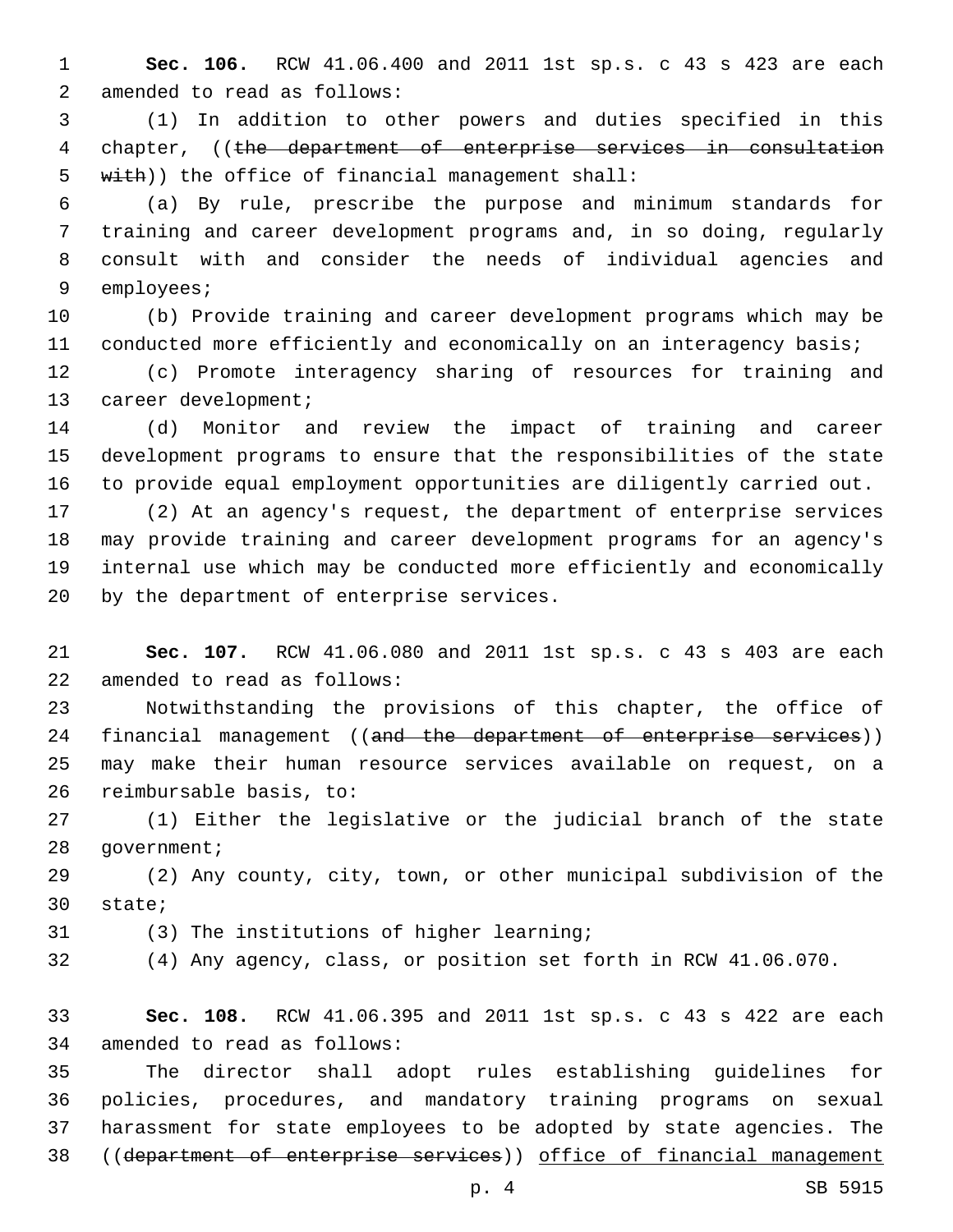shall establish reporting requirements for state agencies on 2 compliance with RCW 43.01.135.

 **Sec. 109.** RCW 41.06.410 and 2011 1st sp.s. c 43 s 424 are each 4 amended to read as follows:

Each agency subject to the provisions of this chapter shall:

 (1) Prepare an employee training and career development plan which shall at least meet minimum standards established by the 8 ((department of enterprise services)) office of financial management;

 (2) Provide for training and career development for its employees 10 in accordance with the agency plan;

 (3) Budget for training and career development in accordance with 12 procedures of the office of financial management.

 **Sec. 110.** RCW 43.41.450 and 2016 sp.s. c 36 s 927 are each 14 amended to read as follows:

 The office of financial management central service account is created in the state treasury. The account is to be used by the office as a revolving fund for the payment of salaries, wages, and other costs required for the operation and maintenance of statewide 19 budgeting, accounting, forecasting, policy, and other functions and activities in the office. All receipts from agency fees and charges for services collected from public agencies must be deposited into the account. The director shall fix the terms and charges to agencies based on each agency's share of the office statewide cost allocation plan for federal funds. Moneys in the account may be spent only after 25 appropriation.

#### **PART II**

#### **IT PROCUREMENT FUNCTIONS**

 **Sec. 201.** RCW 39.26.005 and 2012 c 224 s 1 are each amended to read as follows:29

 It is the intent of this chapter to promote open competition and transparency for all contracts for goods and services entered into by state agencies, unless specifically exempted under this chapter. It is further the intent of this chapter to centralize within one 34 agency, wherever possible, the authority and responsibility for the development and oversight of policies related to state procurement and contracting. To ensure the highest ethical standards, proper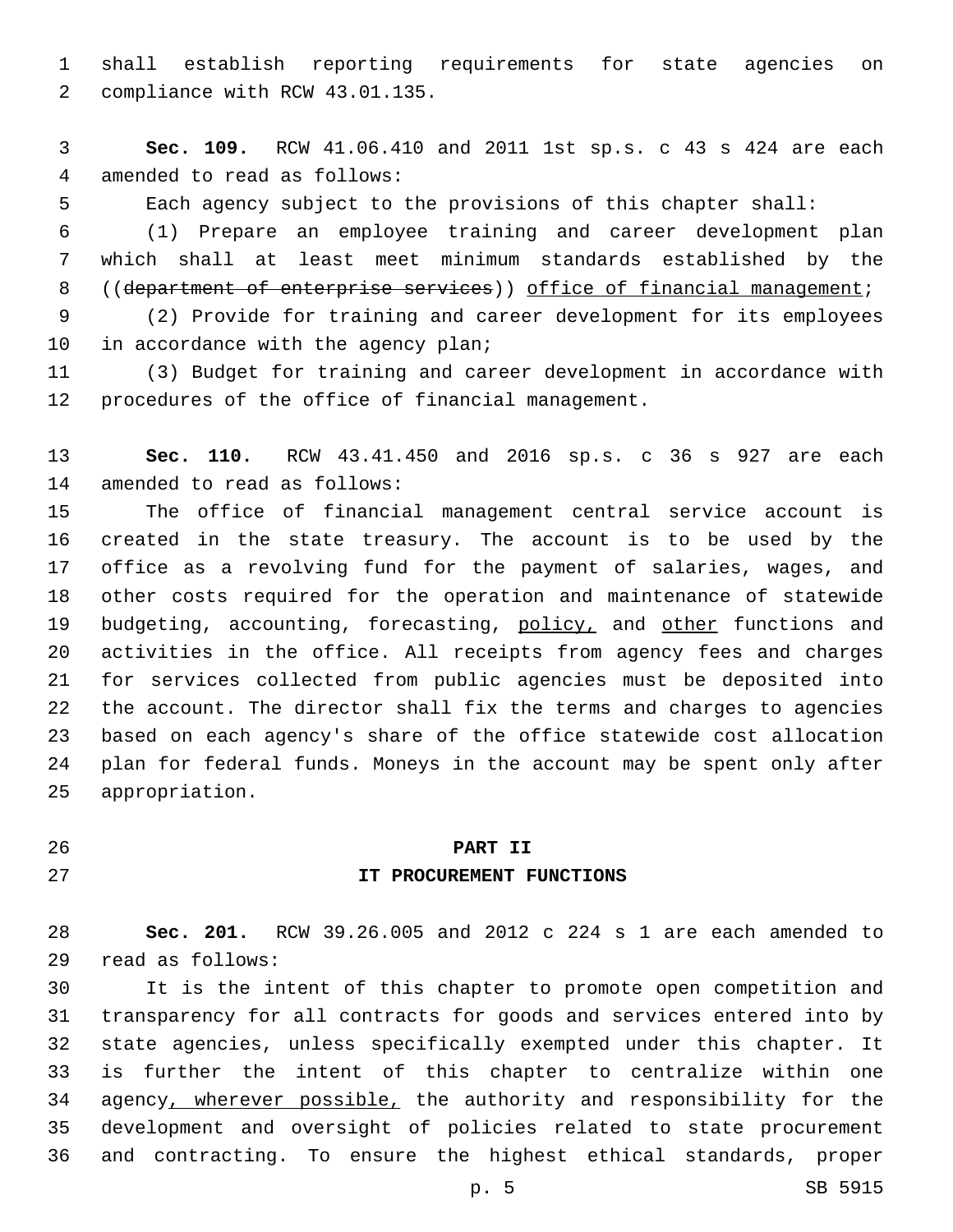accounting for contract expenditures, and for ease of public review, it is further the intent to centralize the location of information about state procurements and contracts. It is also the intent of the legislature to provide state agency contract data to the public in a 5 searchable manner.

 In addition, the legislature intends that the state develop procurement policies, procedures, and materials that encourage and facilitate state agency purchase of goods and services from 9 Washington small businesses.

10 It is the intent of sections 201 through 210 of this act to provide additional oversight of the procurement and contracting for information technology goods and services by the state chief information officer.

 **Sec. 202.** RCW 39.26.010 and 2015 c 79 s 5 are each amended to 15 read as follows:

 The definitions in this section apply throughout this chapter 17 unless the context clearly requires otherwise.

 (1) "Agency" means any state office or activity of the executive and judicial branches of state government, including state agencies, departments, offices, divisions, boards, commissions, institutions of higher education as defined in RCW 28B.10.016, and correctional and 22 other types of institutions.

 (2) "Bid" means an offer, proposal, or quote for goods or services in response to a solicitation issued for such goods or services by the department or an agency of Washington state 26 qovernment.

 (3) "Bidder" means an individual or entity who submits a bid, quotation, or proposal in response to a solicitation issued for such goods or services by the department or an agency of Washington state 30 qovernment.

 (4) "Client services" means services provided directly to agency clients including, but not limited to, medical and dental services, employment and training programs, residential care, and subsidized 34 housing.

 (5) "Community rehabilitation program of the department of social 36 and health services" means any entity that:

 (a) Is registered as a nonprofit corporation with the secretary 38 of state; and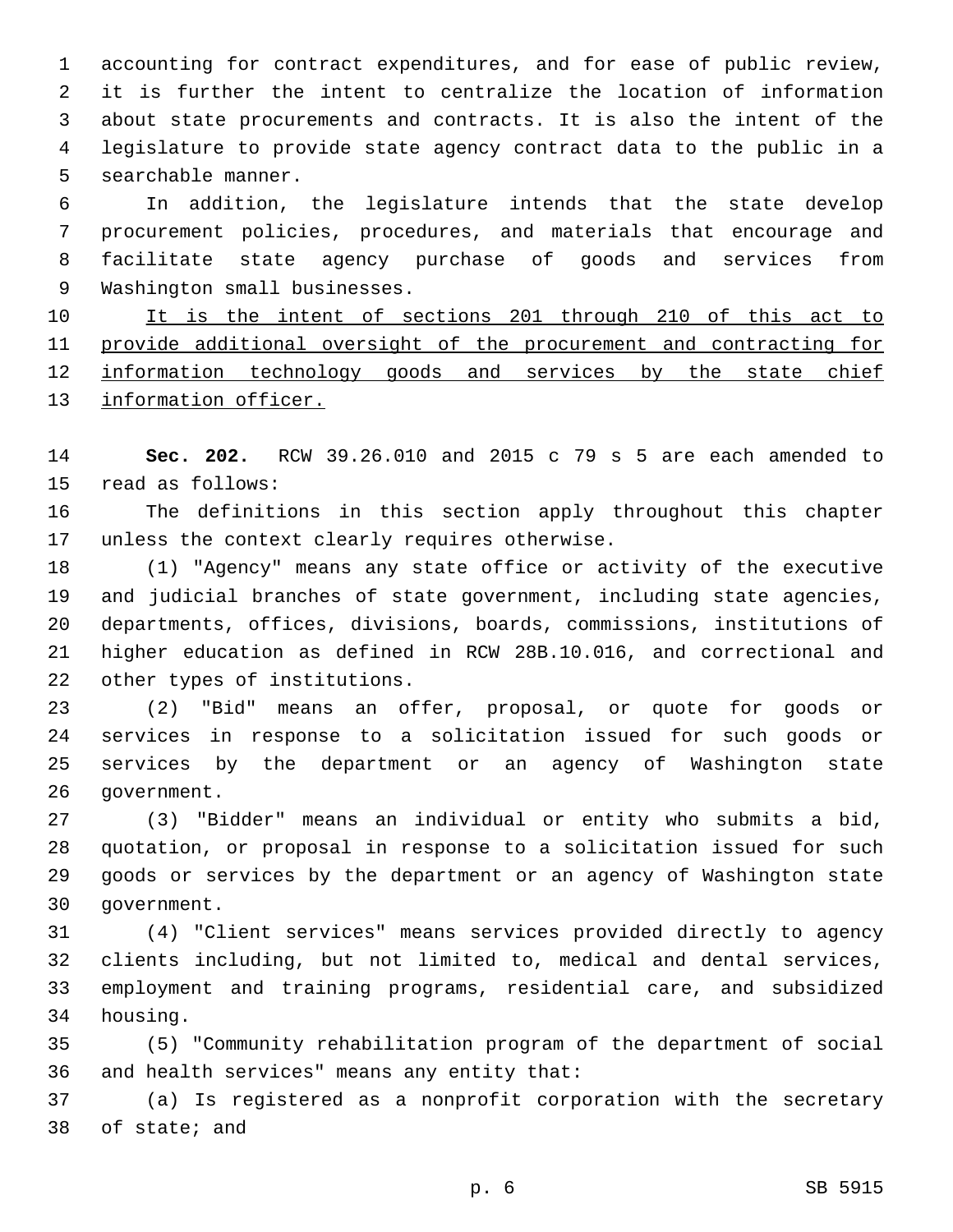(b) Is recognized by the department of social and health services, division of vocational rehabilitation as eligible to do business as a community rehabilitation program.3

 (6) "Competitive solicitation" means a documented formal process providing an equal and open opportunity to bidders and culminating in a selection based on predetermined criteria.6

 (7) "Contractor" means an individual or entity awarded a contract with an agency to perform a service or provide goods.

 (8) "Debar" means to prohibit a contractor, individual, or other entity from submitting a bid, having a bid considered, or entering into a state contract during a specified period of time as set forth 12 in a debarment order.

(9) "Department" means the department of enterprise services.

 (10) "Director" means the director of the department of 15 enterprise services.

 (11) "Estimated useful life" of an item means the estimated time from the date of acquisition to the date of replacement or disposal, 18 determined in any reasonable manner.

 (12) "Goods" means products, materials, supplies, or equipment 20 provided by a contractor.

 (13) "In-state business" means a business that has its principal 22 office located in Washington.

 (14) "Life-cycle cost" means the total cost of an item to the state over its estimated useful life, including costs of selection, acquisition, operation, maintenance, and where applicable, disposal, as far as these costs can reasonably be determined, minus the salvage 27 value at the end of its estimated useful life.

 (15) "Master contracts" means a contract for specific goods or services, or both, that is solicited and established by the department in accordance with procurement laws and rules on behalf of and for general use by agencies as specified by the department.

 (16) "Microbusiness" means any business entity, including a sole proprietorship, corporation, partnership, or other legal entity, that: (a) Is owned and operated independently from all other businesses; and (b) has a gross revenue of less than one million dollars annually as reported on its federal tax return or on its 37 return filed with the department of revenue.

 (17) "Minibusiness" means any business entity, including a sole proprietorship, corporation, partnership, or other legal entity, that: (a) Is owned and operated independently from all other

p. 7 SB 5915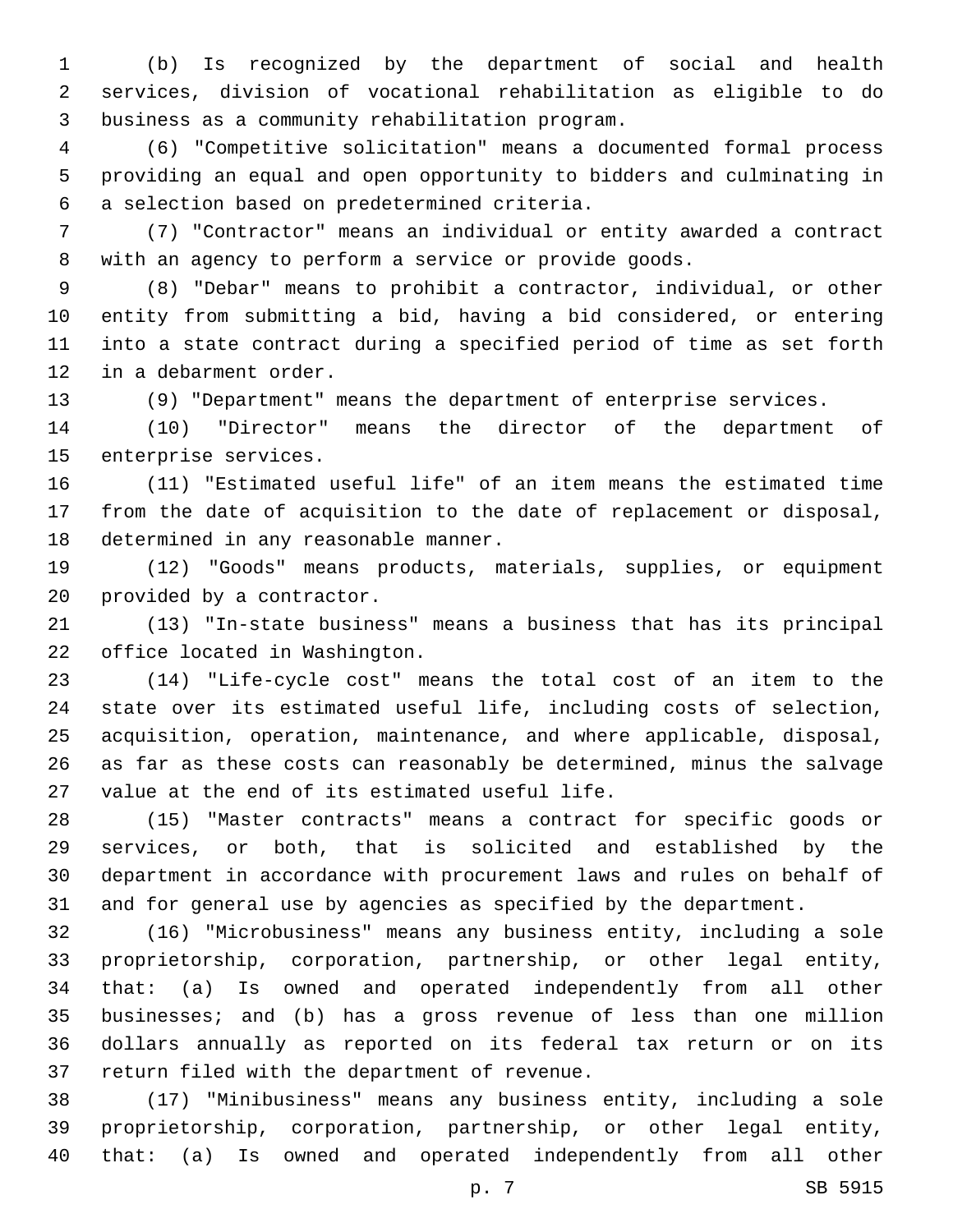businesses; and (b) has a gross revenue of less than three million dollars, but one million dollars or more annually as reported on its federal tax return or on its return filed with the department of 4 revenue.

 (18) "Polychlorinated biphenyls" means any polychlorinated biphenyl congeners and homologs.6

 (19) "Practical quantification limit" means the lowest concentration that can be reliably measured within specified limits of precision, accuracy, representativeness, completeness, and comparability during routine laboratory operating conditions.

 (20) "Purchase" means the acquisition of goods or services, 12 including the leasing or renting of goods.

 (21) "Services" means labor, work, analysis, or similar activities provided by a contractor to accomplish a specific scope of 15 work.

 (22) "Small business" means an in-state business, including a sole proprietorship, corporation, partnership, or other legal entity, 18 that:

 (a) Certifies, under penalty of perjury, that it is owned and operated independently from all other businesses and has either:

21 (i) Fifty or fewer employees; or

 (ii) A gross revenue of less than seven million dollars annually as reported on its federal income tax return or its return filed with 24 the department of revenue over the previous three consecutive years; 25 or

 (b) Is certified with the office of women and minority business 27 enterprises under chapter 39.19 RCW.

 (23) "Sole source" means a contractor providing goods or services of such a unique nature or sole availability at the location required that the contractor is clearly and justifiably the only practicable 31 source to provide the goods or services.

(24) "Washington grown" has the definition in RCW 15.64.060.

 (25) "Information technology" has the definition in RCW 43.105.020.

 (26) "Office" means the office of the state chief information officer within the consolidated technology services agency.

 **Sec. 203.** RCW 39.26.050 and 2012 c 224 s 6 are each amended to 38 read as follows: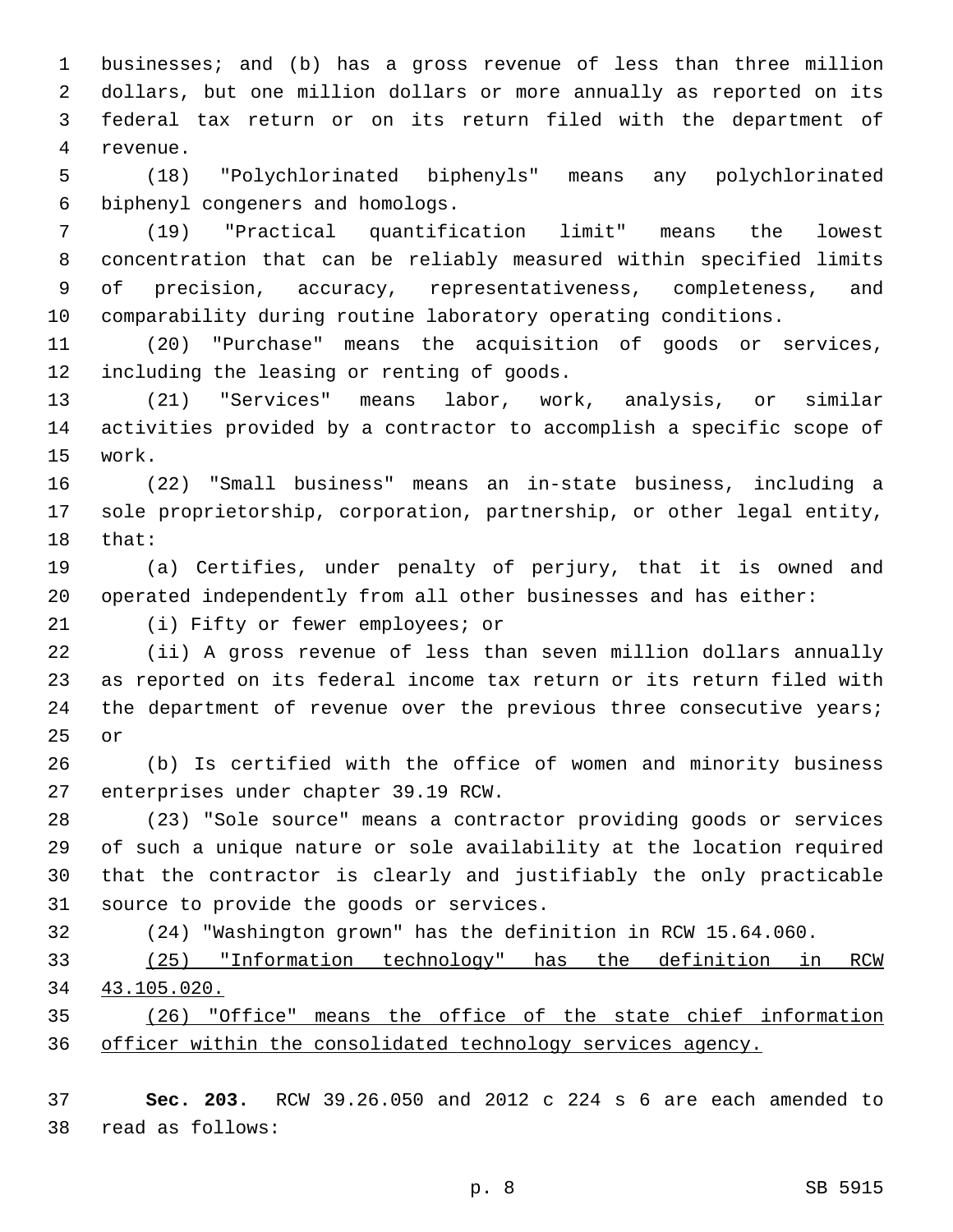(1) In addition to the powers and duties provided in chapter 43.19 RCW, the department shall make available goods and services to support state agencies, and may enter into agreements with any other local or federal governmental agency or entity or a public benefit nonprofit organization, in compliance with RCW 39.34.055, and any tribes located in the state, to furnish such products and services as deemed appropriate by both parties. The department must consult with 8 the office when it makes available information technology goods and services to ensure consistency with standards and policies to govern information technology as established by the office in accordance with RCW 43.105.054.

 (2) The department shall ensure full cost recovery from state agencies, other local or federal governmental agency or entity, public benefit nonprofit organizations, or any tribes located in the state, for activities performed pursuant to subsection (1) of this section. Cost recovery must ensure that the department is reimbursed its full cost for providing the goods and services furnished as determined by the department. Cost recovery may be collected through the state agency, other governmental entity, nonprofit organization, 20 or through the contractor.

 (3) All governmental entities of this state may enter into agreements under this section with the department, unless otherwise 23 prohibited.

 **Sec. 204.** RCW 39.26.060 and 2012 c 224 s 7 are each amended to read as follows:25

 (1) On behalf of the state, the department may participate in, sponsor, conduct, or administer a cooperative purchasing agreement for the procurement of any goods or services with one or more states, state agencies, local governments, local government agencies, federal agencies, or tribes located in the state, in accordance with an agreement entered into between the participants. The cooperative purchasing may include, but is not limited to, joint or multiparty contracts between the entities, and master contracts or convenience contracts that are made available to other public agencies.

 (2) All cooperative purchasing conducted under this chapter must be through contracts awarded through a competitive solicitation 37 process.

 (3) Cooperative purchasing for information technology goods and services must be coordinated with the office.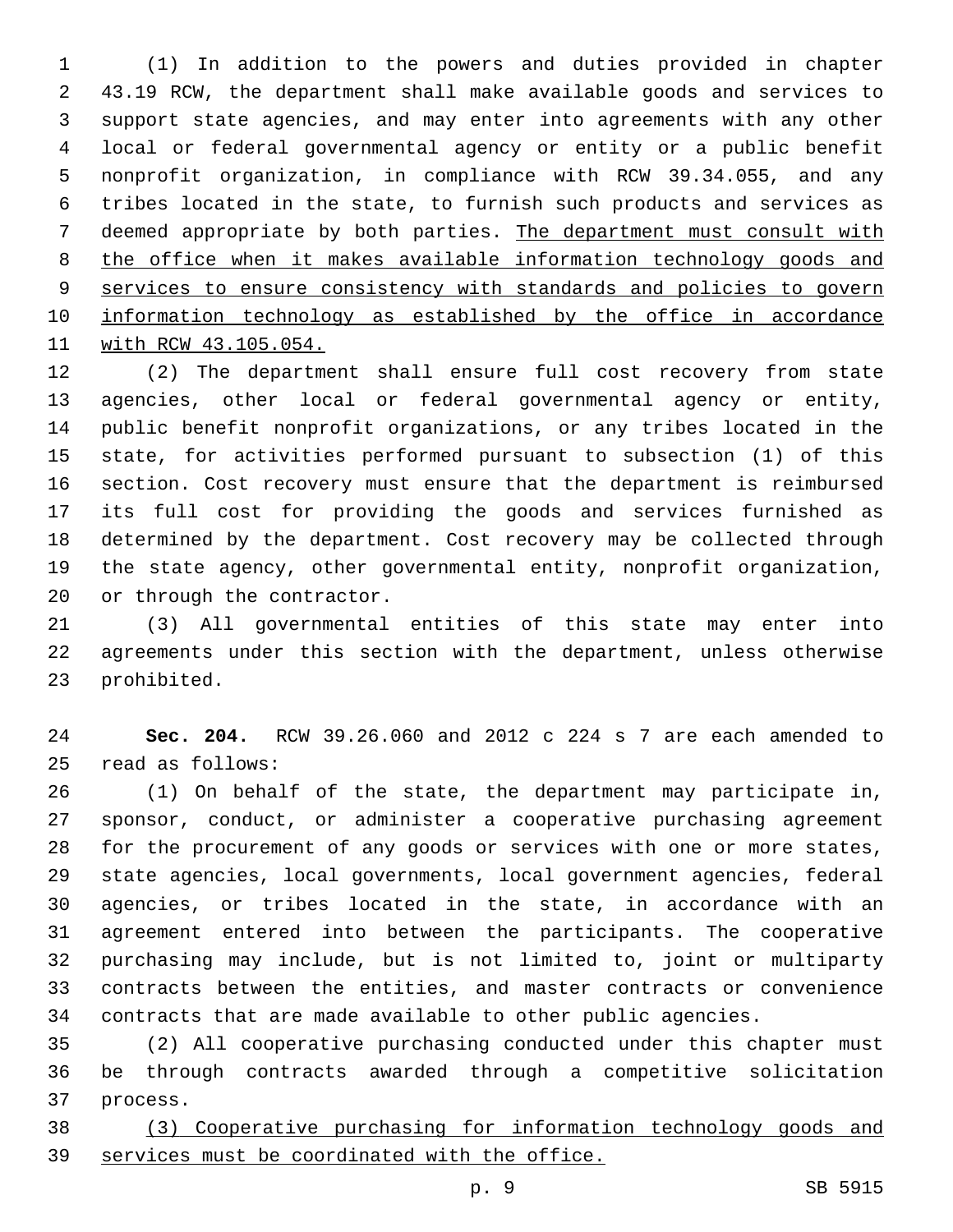**Sec. 205.** RCW 39.26.080 and 2012 c 224 s 9 are each amended to 2 read as follows:

 (1) The director is responsible for the development and oversight of policy for the procurement of goods and services by all state agencies under this chapter. When establishing policies, standards, and procedures, the director shall account for differentiation in procurement practices and needs among state agencies and strive to establish policies, standards, and procedures that promote greater 9 efficiency in procurement. Policies, standards, and procedures for the procurement of information technology goods and services must be developed in consultation with and approved by the office.

 (2) The director is authorized to adopt rules, policies, and guidelines governing the procurement, contracting, and contract management of any and all goods and services procured by state 15 agencies under this chapter. Policies and guidelines governing the procurement, contracting, and contract management of information technology goods and services must be developed in consultation with and approved by the office.

 (3) The director or designee is the sole authority to enter into 20 master contracts on behalf of the state. The director may delegate the authority to enter into master contracts for information technology goods and services to the consolidated technology services agency. The consolidated technology services agency shall comply with 24 this chapter when establishing master contracts.

 (4) Master contracts for information technology goods and services may not be designated "mandatory use" without approval of the office.

 **Sec. 206.** RCW 39.26.090 and 2012 c 224 s 10 are each amended to read as follows:29

30 The director shall:

 (1) Establish overall state policies, standards, and procedures regarding the procurement of goods and services by all state 33 agencies;

 (2) Develop policies and standards for the use of credit cards or 35 similar methods to make purchases;

 (3) Establish procurement processes for information technology goods and services, using technology standards and policies established by the office of the chief information officer under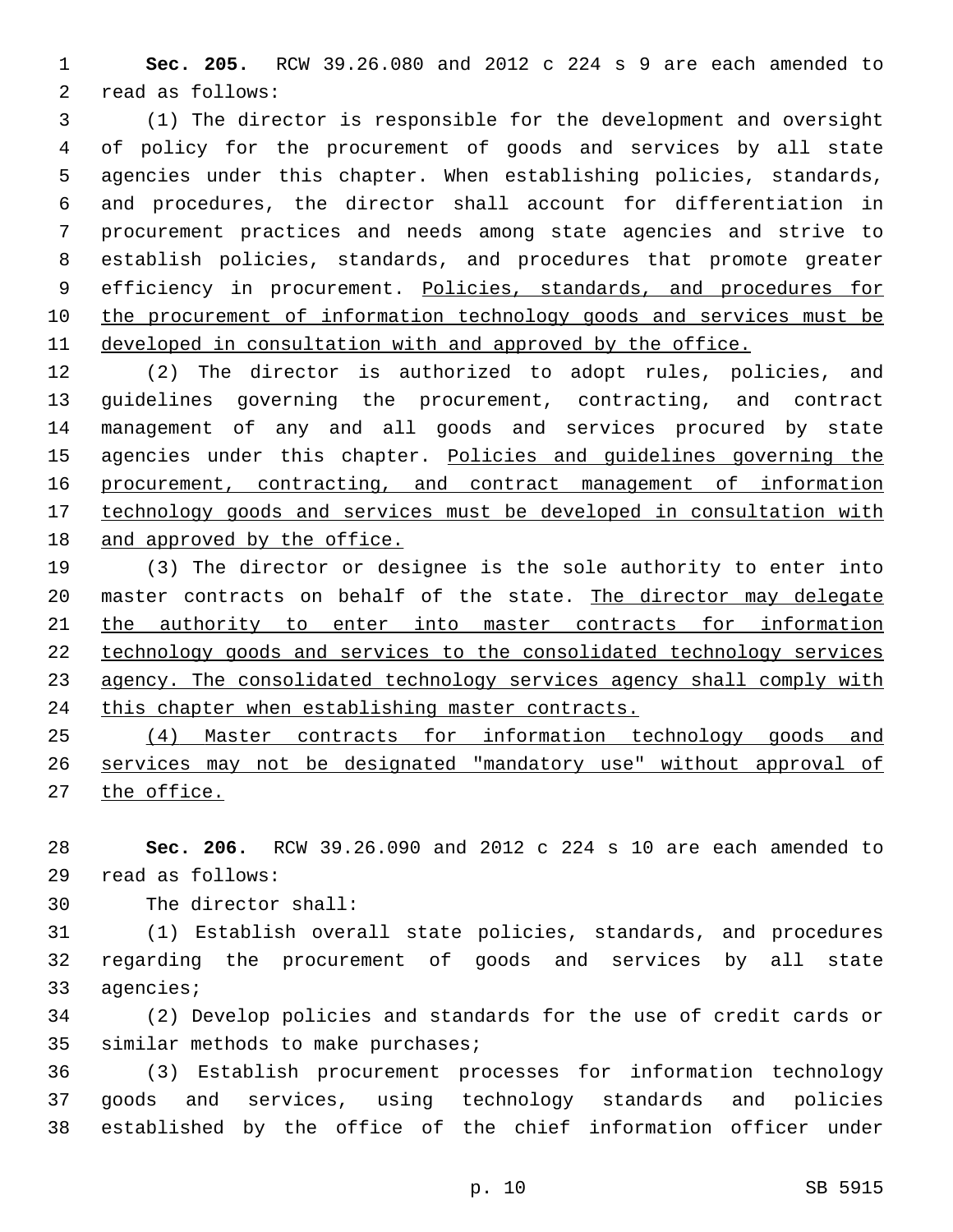1 chapter ((43.41A)) 43.105 RCW. The procurement processes must be 2 established in consultation with and approved by the office;

 (4) Enter into contracts or delegate the authority to enter into contracts on behalf of the state to facilitate the purchase, lease, rent, or otherwise acquire all goods and services and equipment needed for the support, maintenance, and use of all state agencies, 7 except as provided in RCW 39.26.100;

 (5) Have authority to delegate to agencies authorization to purchase goods and services. The authorization must specify restrictions as to dollar amount or to specific types of goods and services, based on a risk assessment process developed by the department. Acceptance of the purchasing authorization by an agency does not relieve the agency from conformance with this chapter or from policies established by the director. Also, the director may not delegate to a state agency the authorization to purchase goods and services if the agency is not in substantial compliance with overall 17 procurement policies as established by the director. The delegation 18 of authority to an agency for the purchase of information technology goods and services granted under this subsection must be approved by the office. The office has the authority to change or withdraw the delegated authority for the purchase of information technology goods 22 and services;

 (6) Develop procurement policies and procedures, such as unbundled contracting and subcontracting, that encourage and facilitate the purchase of goods and services from Washington small businesses, microbusinesses, and minibusinesses, and minority and women-owned businesses to the maximum extent practicable and consistent with international trade agreement commitments;

 (7) Develop and implement an enterprise system for electronic 30 procurement;

 (8) Provide for a commodity classification system and provide for 32 the adoption of goods and services commodity standards;

 (9) Establish overall state policy for compliance by all agencies regarding:34

 (a) Food procurement procedures and materials that encourage and facilitate the purchase of Washington grown food by state agencies and institutions to the maximum extent practicable and consistent with international trade agreement commitments; and

 (b) Policies requiring all food contracts to include a plan to maximize to the extent practicable and consistent with international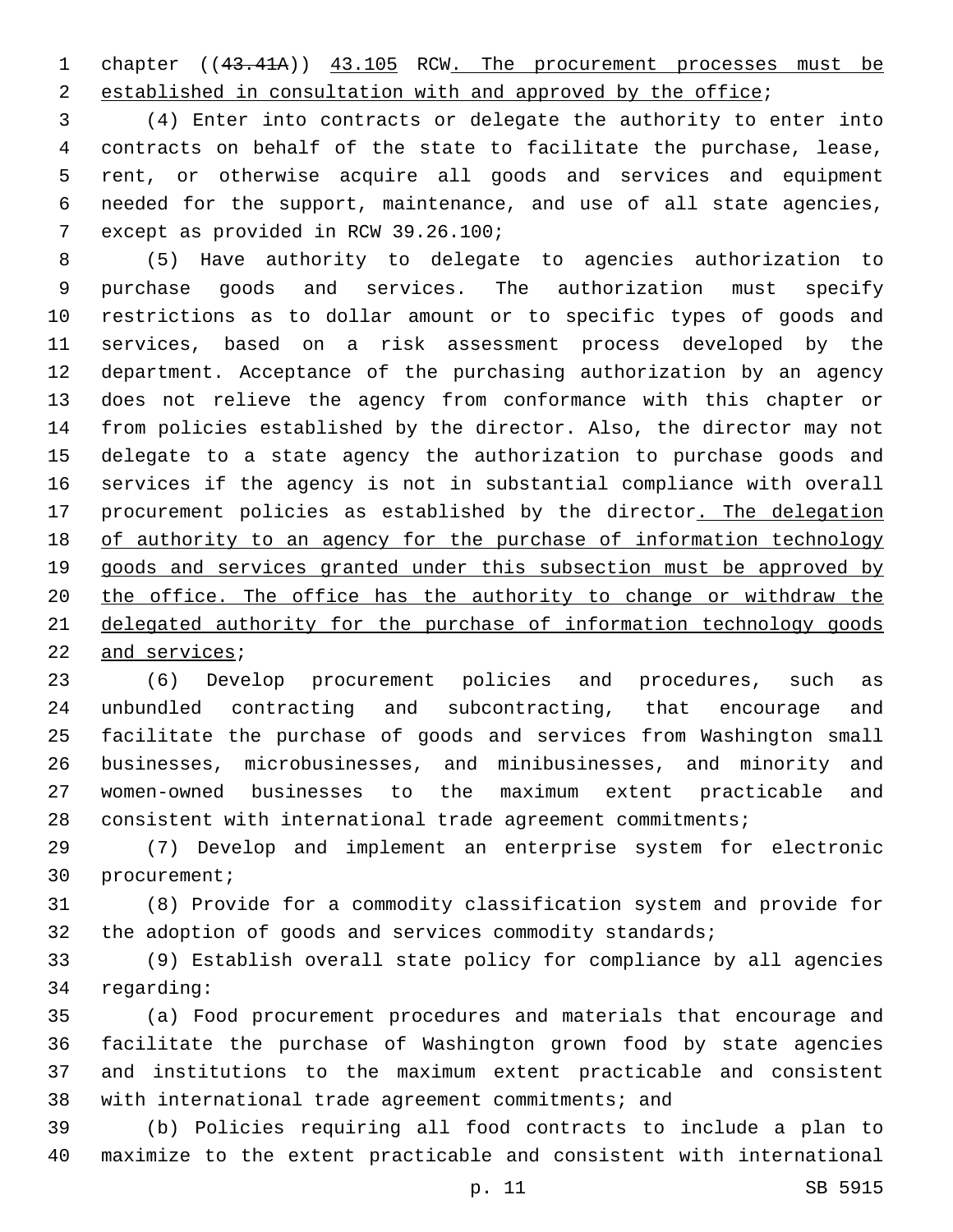trade agreement commitments the availability of Washington grown food 2 purchased through the contract;

 (10) Develop guidelines and criteria for the purchase of vehicles, high gas mileage vehicles, and alternate vehicle fuels and systems, equipment, and materials, that reduce overall energy-related costs and energy use by the state, including investigations into all opportunities to aggregate the purchasing of clean technologies by state and local governments, and including the requirement that new passenger vehicles purchased by the state meet the minimum standards for passenger automobile fuel economy established by the United States secretary of transportation pursuant to the energy policy and 12 conservation act (15 U.S.C. Sec. 2002); and

 (11) Develop and enact rules to implement the provisions of this 14 chapter.

 **Sec. 207.** RCW 39.26.110 and 2012 c 224 s 12 are each amended to 16 read as follows:

 (1) The department must provide expertise and training on best 18 practices for state procurement. The department must coordinate with 19 the office regarding training on the best practices for state procurement of information technology goods and services.

 (2) The department must establish either training or certification programs, or both, to ensure consistency in procurement practices for employees authorized to perform procurement functions under the provisions of this chapter. When establishing training or certification programs, the department may approve existing training or certification programs at state agencies. When establishing programs or approving existing programs, the department shall work with agencies with existing training programs to ensure coordination and minimize additional costs associated with training requirements. Training or certificate programs focused on the procurement of information technology goods and services must be developed and provided in partnership with the office.

 (3) Beginning July 1, 2013, state agencies must require agency employees responsible for developing, executing, or managing procurements or contracts, or both, to complete department-approved training or certification programs, or both. Beginning July 1, 2015, no agency employee may execute or manage contracts unless the employee has met the training or certification requirements or both as set by the department. Any request for exception to this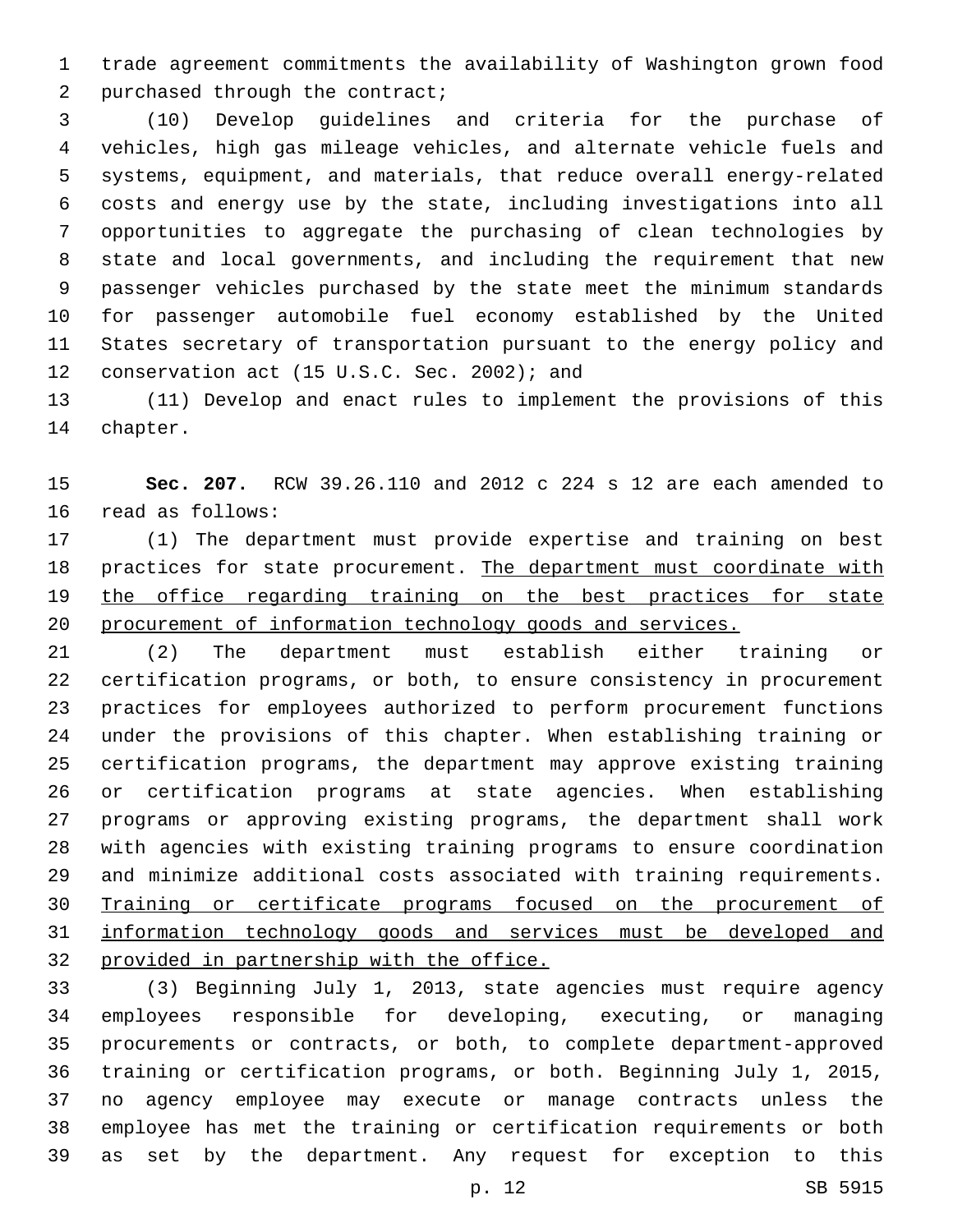requirement must be submitted to the director for approval before the employee or group of employees executes or manages contracts.

 **Sec. 208.** RCW 39.26.130 and 2012 c 224 s 15 are each amended to 4 read as follows:

 (1) An agency may make emergency purchases as defined in subsection (3) of this section. When an emergency purchase is made, the agency head shall submit written notification of the purchase 8 within three business days of the purchase to the director and provide a copy to the office for purchases of information technology goods or services. This notification must contain a description of the purchase, a description of the emergency and the circumstances leading up to the emergency, and an explanation of why the 13 circumstances required an emergency purchase.

 (2) Emergency contracts must be submitted to the department and made available for public inspection within three working days following the commencement of work or execution of the contract, 17 whichever occurs first.

 (3) As used in this section, "emergency" means a set of unforeseen circumstances beyond the control of the agency that 20 either:

 (a) Present a real, immediate, and extreme threat to the proper 22 performance of essential functions; or

 (b) May reasonably be expected to result in material loss or damage to property, bodily injury, or loss of life, if immediate 25 action is not taken.

 **Sec. 209.** RCW 39.26.140 and 2012 c 224 s 16 are each amended to 27 read as follows:

 (1) Agencies must submit sole source contracts to the department and make the contracts available for public inspection not less than ten working days before the proposed starting date of the contract. Agencies must provide documented justification for sole source contracts to the department when the contract is submitted, and must include evidence that the agency posted the contract opportunity at a minimum on the state's enterprise vendor registration and bid notification system. The department must provide a copy of the submittal for a sole source contract for information technology goods 37 and services to the office for review, and the office shall notify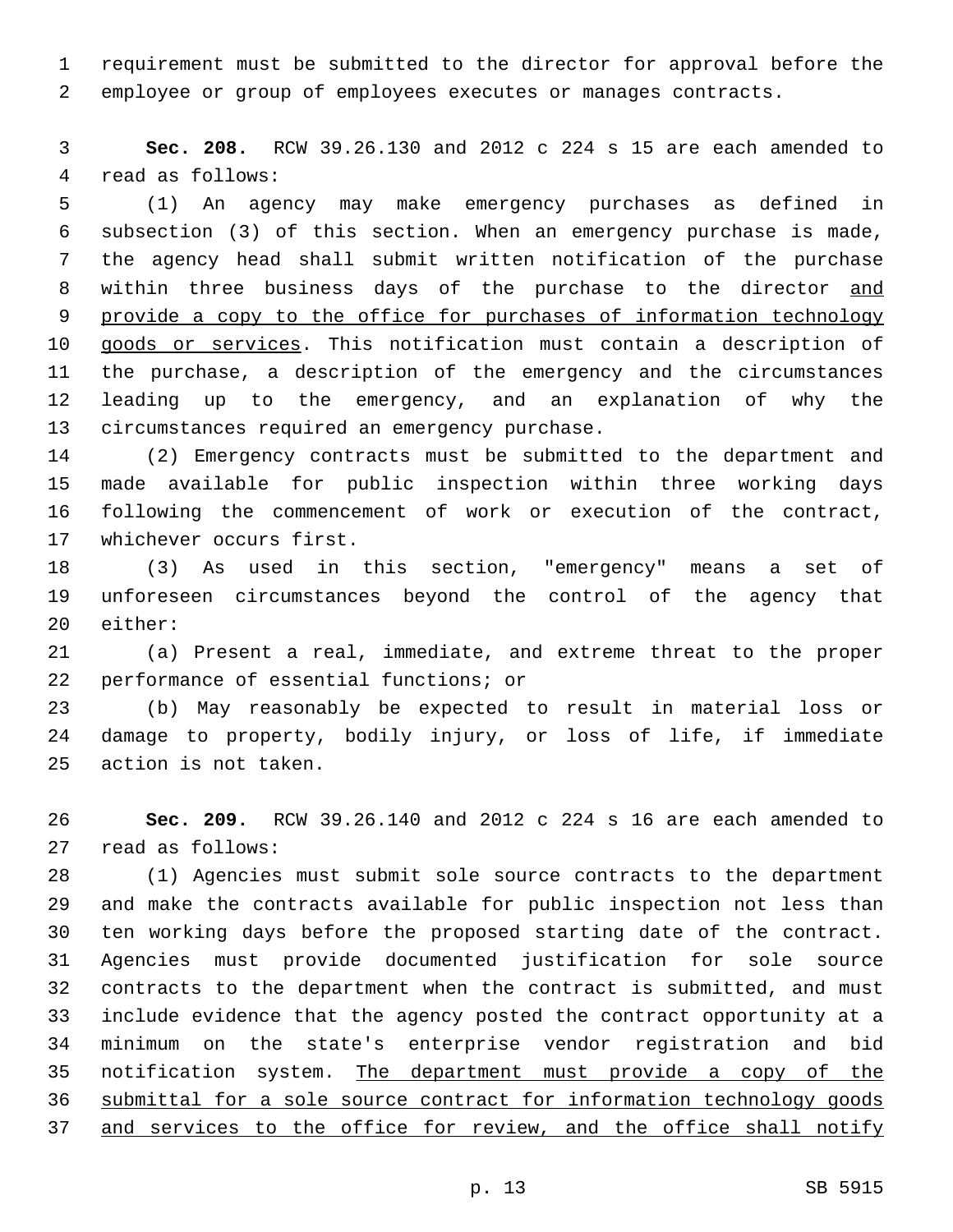the department if the contract should be denied or if additional 2 justification is needed before the contract may be approved.

 (2) The department must approve sole source contracts before any such contract becomes binding and before any services may be performed or goods provided under the contract. These requirements shall also apply to all sole source contracts except as otherwise 7 exempted by the director.

 (3) The director may provide an agency an exemption from the requirements of this section for a contract or contracts. Requests for exemptions must be submitted to the director in writing.

 (4) Contracts awarded by institutions of higher education from nonstate funds are exempt from the requirements of this section.

 **Sec. 210.** RCW 39.26.180 and 2012 c 224 s 20 are each amended to 14 read as follows:

 (1) The department must adopt uniform policies and procedures for the effective and efficient management of contracts by all state agencies. Additional policies and procedures related to the management of information technology contracts must be developed in 19 consultation with and approved by the office. The policies and procedures must, at a minimum, include:

 (a) Precontract procedures for selecting potential contractors based on their qualifications and ability to perform;

23 (b) Model complaint and protest procedures;

24 (c) Alternative dispute resolution processes;

 (d) Incorporation of performance measures and measurable 26 benchmarks in contracts;

 (e) Model contract terms to ensure contract performance and 28 compliance with state and federal standards;

(f) Executing contracts using electronic signatures;

30 (g) Criteria for contract amendments;

31 (h) Postcontract procedures;

 (i) Procedures and criteria for terminating contracts for cause 33 or otherwise; and

 (j) Any other subject related to effective and efficient contract 35 management.

 (2) An agency may not enter into a contract under which the contractor could charge additional costs to the agency, the department, the joint legislative audit and review committee, or the state auditor for access to data generated under the contract. A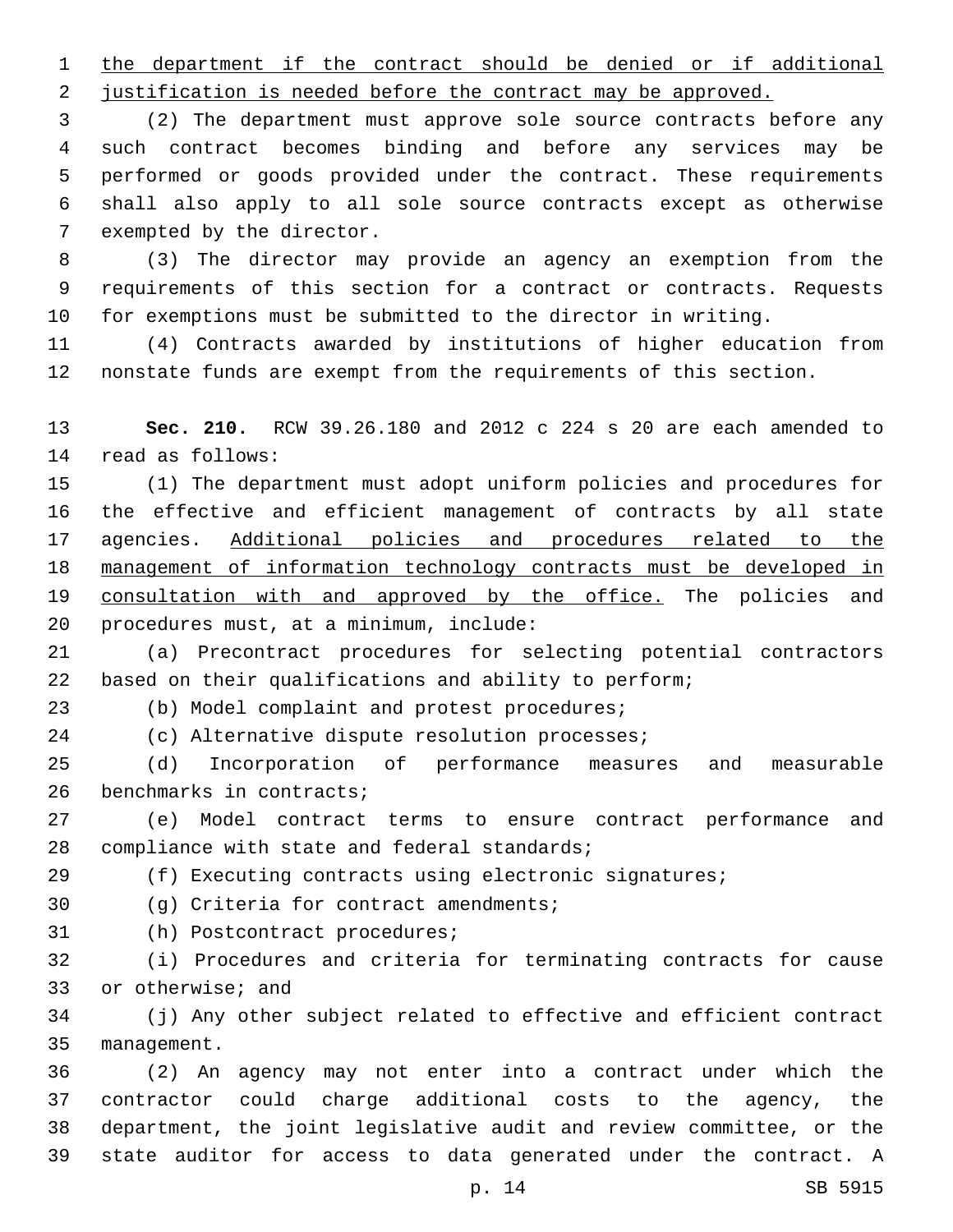contractor under such a contract must provide access to data generated under the contract to the contracting agency, the joint legislative audit and review committee, and the state auditor.

 (3) To the extent practicable, agencies should enter into performance-based contracts. Performance-based contracts identify expected deliverables and performance measures or outcomes. Performance-based contracts also use appropriate techniques, which may include but are not limited to, either consequences or incentives or both to ensure that agreed upon value to the state is received. Payment for goods and services under performance-based contracts should be contingent on the contractor achieving performance 12 outcomes.

 (4) An agency and contractor may execute a contract using 14 electronic signatures.

 (5) As used in subsection (2) of this section, "data" includes all information that supports the findings, conclusions, and recommendations of the contractor's reports, including computer 18 models and the methodology for those models.

 NEW SECTION. **Sec. 211.** A new section is added to chapter 43.41 20 RCW to read as follows:

 (1) The information technology investment account is created in the custody of the state treasurer. All receipts from legislative appropriations and transfers must be deposited into the account. Only the director of financial management or the director's designee may authorize expenditures from the account. The account is subject to allotment procedures under chapter 43.88 RCW, but an appropriation is 27 not required for expenditures.

 (2) Funds in the account are provided solely for the information technology projects as provided in the omnibus appropriations act.

 (3) Agencies may apply to the office of financial management to receive funds from the information technology investment account. Preference must be given to projects that utilize commercial off-the-shelf or software as a service technology solution.

 (4) Allocations and allotments may be made only during discrete stages of projects, which at a minimum must include a planning stage, procurement stage, and implementation and integration stage. At least fourteen days prior to an allocation or allotment of funds to an agency, the office of financial management, jointly with the office of the chief information officer, must deliver to the legislative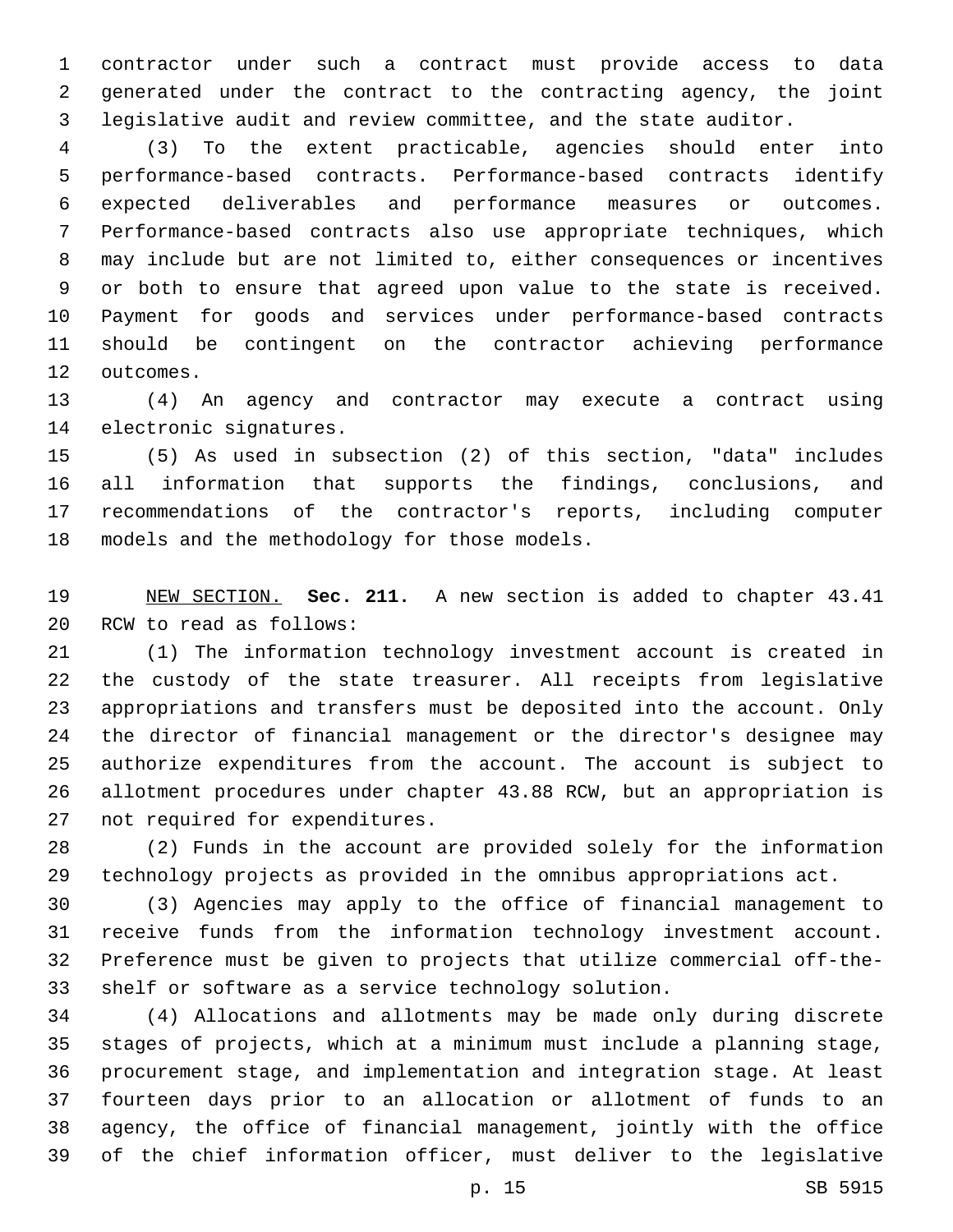fiscal committees the following information for each project 2 receiving an allocation from the account:

 (a) A technology budget using a method similar to the state capital budget, identifying project costs, funding sources, and anticipated deliverables through each stage of the investment and across fiscal periods and biennia from project initiation to implementation. If the project affects more than one agency, a technology budget must be prepared for each agency;

(b) The technology implementation plan that includes:

 (i) An organizational chart of the project management team that identifies team members and their roles and responsibilities;

 (ii) The office of the chief information officer staff assigned 13 to the project;

 (iii) An implementation schedule covering activities, critical milestones, and deliverables at each stage of the project for the 16 life of the project at each agency affected by the project; and

 (iv) Performance measures used to determine that the project is on time, within budget, and meeting expectations for quality of work 19 product;

 (c) A letter from the office of the chief information officer 21 certifying that:

 (i) The project is consistent with the state's enterprise architecture and other policies developed by the office of the chief 24 information officer;

 (ii) The agency has the organizational capacity, preparedness, 26 and leadership to implement the project successfully;

 (iii) The agency has adequately assessed and minimized the risks 28 inherent with the project;

 (iv) The project has the management, staffing, and oversight resources needed for the cost, complexity, and risks associated with the project;

 (v) The project has implementation schedules and performance measures for timeliness, deliverables, quality, and budget;

 (vi) The agency has an adequate risk management plan that also enables the office of the chief information officer to assess, intervene, and take necessary action when performance measures are 37 not being met; and

 (vii) For any investment that does not use commercial off-the-shelf or software as a service technology solution, the proposed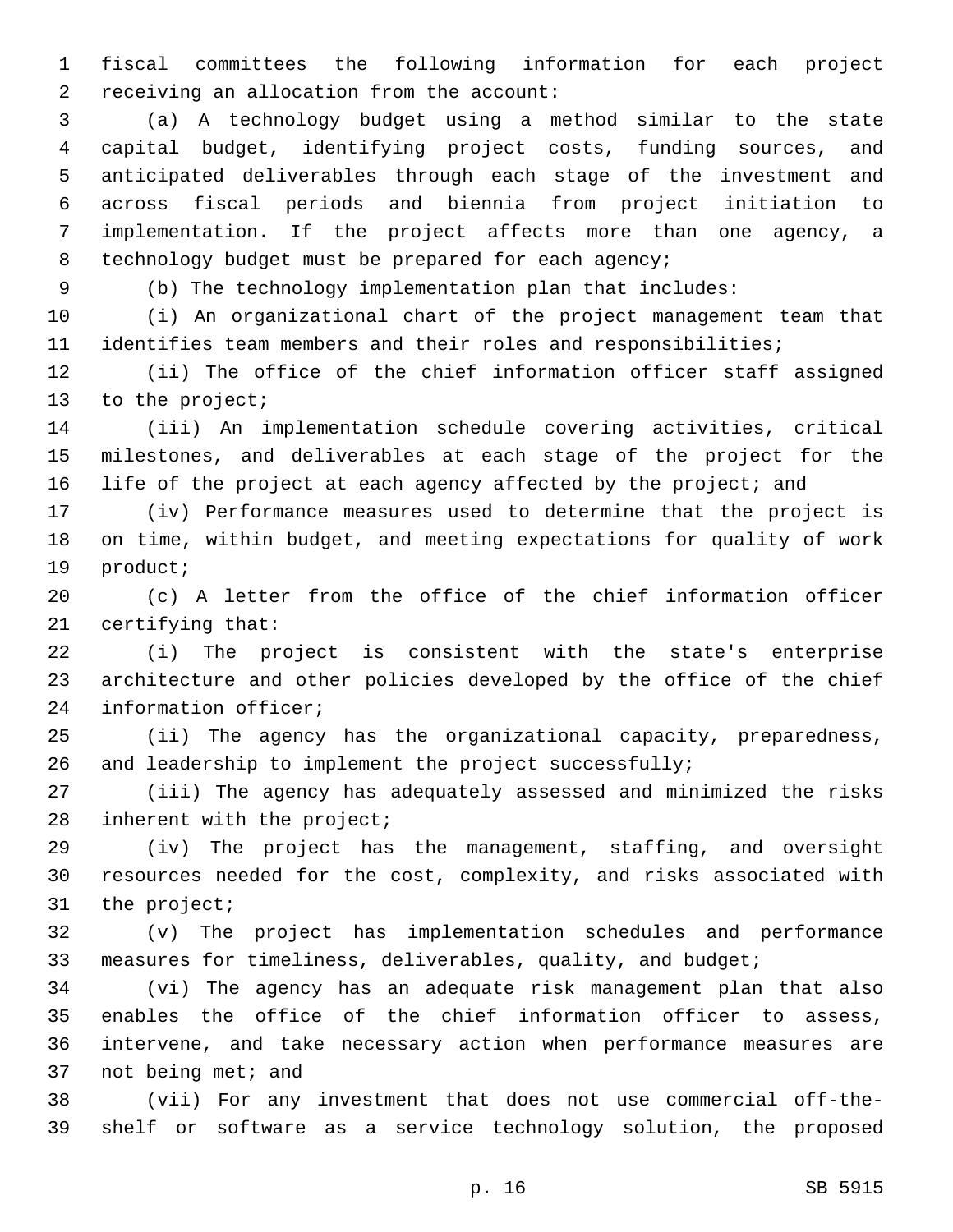project represents the best business solution and should not be 2 delayed.

 (5) For any project that exceeds two million dollars in total funds to complete, requires more than one biennium to complete, or is financed through financial contracts, bonds, or other indebtedness:

 (a) Quality assurance for the project must report independently 7 to the office of the chief information officer;

 (b) The office of the chief information officer must review and, if necessary, revise the proposed project to ensure it is flexible 10 and adaptable to advances in technology;

 (c) The technology budget must specifically identify the uses of any financing proceeds. No more than thirty percent of the financing proceeds may be used for payroll-related costs for state employees assigned to project management, installation, testing, or training;

 (d) The agency must consult with the office of the state treasurer during the competitive procurement process to evaluate early in the process whether products and services to be solicited and the responsive bids from a solicitation may be financed; and

 (e) The agency must consult with the contracting division of the department of enterprise services for a review of all contracts and agreements related to the project's information technology 22 procurements.

 (6) The office of the chief information officer may suspend or terminate a project at any time if the office of the chief information officer determines that the project is not meeting or is not expected to meet anticipated performance measures. Once suspension or termination occurs, the agency shall not make additional expenditures on the project without approval of the state chief information officer. If a project is terminated, the office of financial management must terminate the agency's allocation from the information technology investment account and the agency shall return any remaining funds to the account to be reallocated to other 33 projects by the office of financial management.

 (7) Any cost to administer, oversee, or implement a project must be paid from the information technology investment account.

#### **PART III**

#### **REAL ESTATE FUNCTIONS**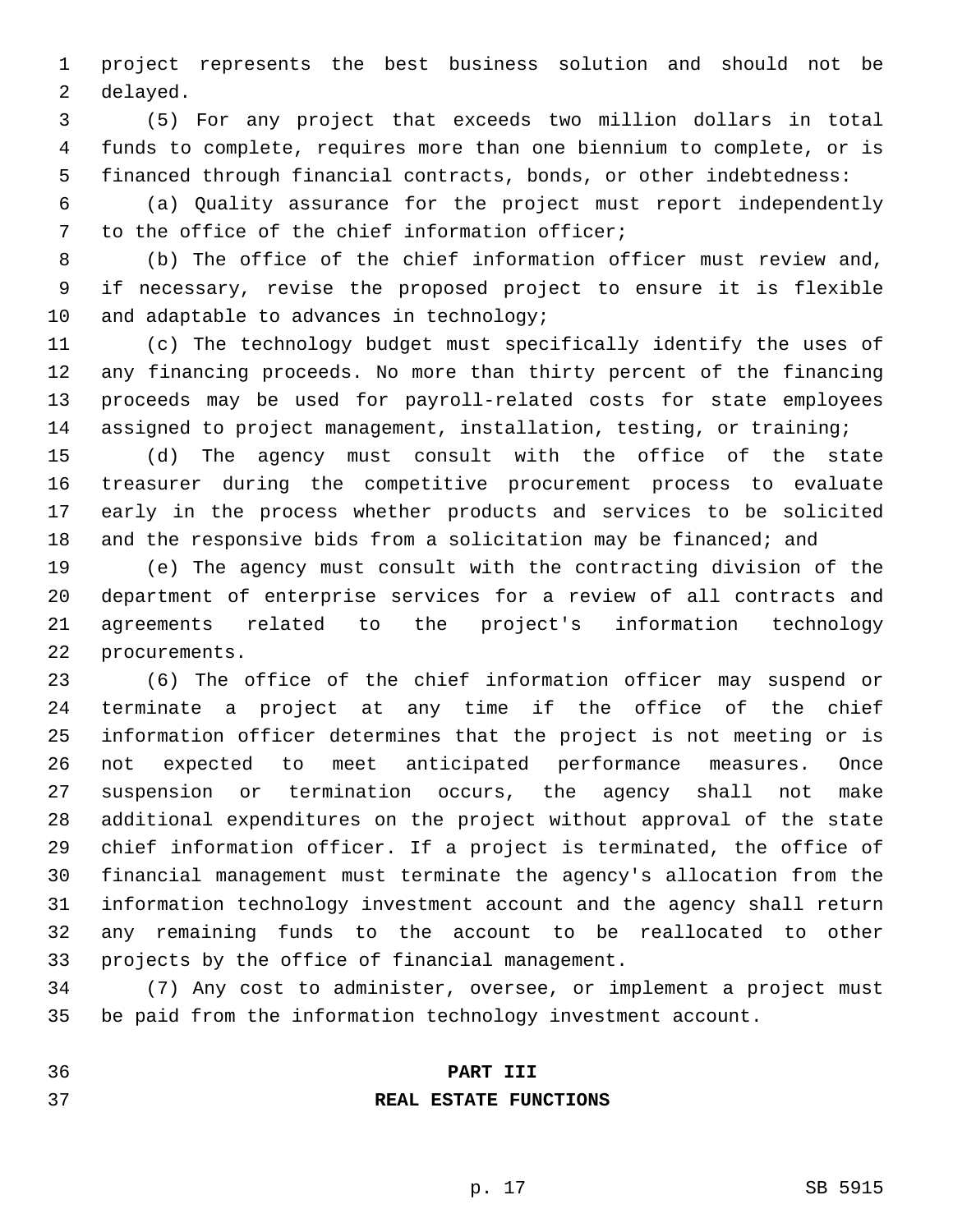**Sec. 301.** RCW 43.82.010 and 2015 c 99 s 1 are each amended to 2 read as follows:

 (1) The director of enterprise services, on behalf of the agency involved and after consultation with the office of financial management, shall purchase, lease, lease purchase, rent, or otherwise acquire all real estate, improved or unimproved, as may be required by elected state officials, institutions, departments, commissions, boards, and other state agencies, or federal agencies where joint state and federal activities are undertaken and may grant easements and transfer, exchange, sell, lease, or sublease all or part of any surplus real estate for those state agencies which do not otherwise have the specific authority to dispose of real estate. This section does not transfer financial liability for the acquired property to 14 the department of enterprise services.

 (2) Except for real estate occupied by federal agencies, the director shall determine the location, size, and design of any real estate or improvements thereon acquired or held pursuant to 18 subsection (1) of this section. ((Facilities acquired or held pursuant to this chapter, and any improvements thereon, shall conform 20 to standards adopted by the director and approved by the office of financial management governing facility efficiency unless a specific exemption from such standards is provided by the director of 23 enterprise services. The director of enterprise services shall report to the office of financial management and the appropriate committees of the legislature annually on any exemptions granted pursuant to 26 this subsection.)

 (3) Except for leases permitted under subsection (4) of this section, the director of enterprise services may fix the terms and conditions of each lease entered into under this chapter, except that no lease shall extend greater than twenty years in duration. The director of enterprise services may enter into a long-term lease greater than ten years in duration upon a determination by the director of the office of financial management that the long-term lease provides a more favorable rate than would otherwise be available, it appears to a substantial certainty that the facility is necessary for use by the state for the full length of the lease term, and the facility meets the standards adopted pursuant to subsection (2) of this section. The director of enterprise services may enter into a long-term lease greater than ten years in duration if an analysis shows that the life-cycle cost of leasing the facility is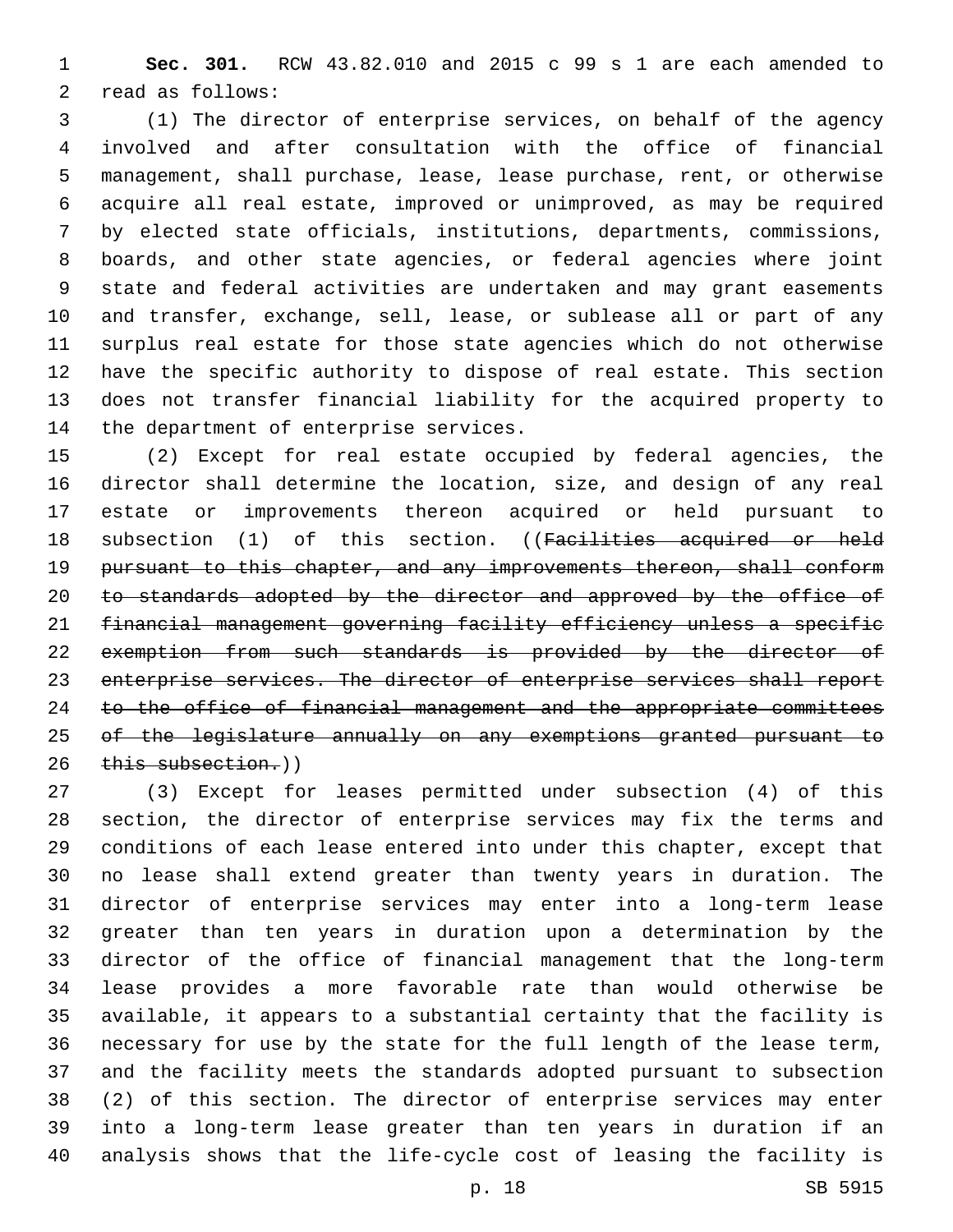less than the life-cycle cost of purchasing or constructing a 2 facility in lieu of leasing the facility.

 (4) The director of enterprise services may fix the terms of leases for property under the department of enterprise services' control at the former Northern State Hospital site for up to sixty 6 years.

 (5) Except as permitted under chapter 39.94 RCW, no lease for or on behalf of any state agency may be used or referred to as collateral or security for the payment of securities offered for sale through a public offering. Except as permitted under chapter 39.94 RCW, no lease for or on behalf of any state agency may be used or referred to as collateral or security for the payment of securities offered for sale through a private placement without the prior written approval of the state treasurer. However, this limitation shall not prevent a lessor from assigning or encumbering its interest in a lease as security for the repayment of a promissory note provided that the transaction would otherwise be an exempt transaction under RCW 21.20.320. The state treasurer shall adopt rules that establish the criteria under which any such approval may be granted. In establishing such criteria the state treasurer shall give primary consideration to the protection of the state's credit rating and the integrity of the state's debt management program. If it appears to the state treasurer that any lease has been used or referred to in violation of this subsection or rules adopted under this subsection, then he or she may recommend that the governor cause such lease to be terminated. The department of enterprise services shall promptly notify the state treasurer whenever it may appear to the department that any lease has been used or referred to in violation of this subsection or rules adopted under this subsection.

 (6) It is the policy of the state to encourage the colocation and consolidation of state services into single or adjacent facilities, whenever appropriate, to improve public service delivery, minimize duplication of facilities, increase efficiency of operations, and 34 promote sound growth management planning.

 (7) ((The director of enterprise services shall provide coordinated long-range planning services to identify and evaluate opportunities for colocating and consolidating state facilities. Upon the renewal of any lease, the inception of a new lease, or the 39 purchase of a facility, the director of enterprise services shall determine whether an opportunity exists for colocating the agency or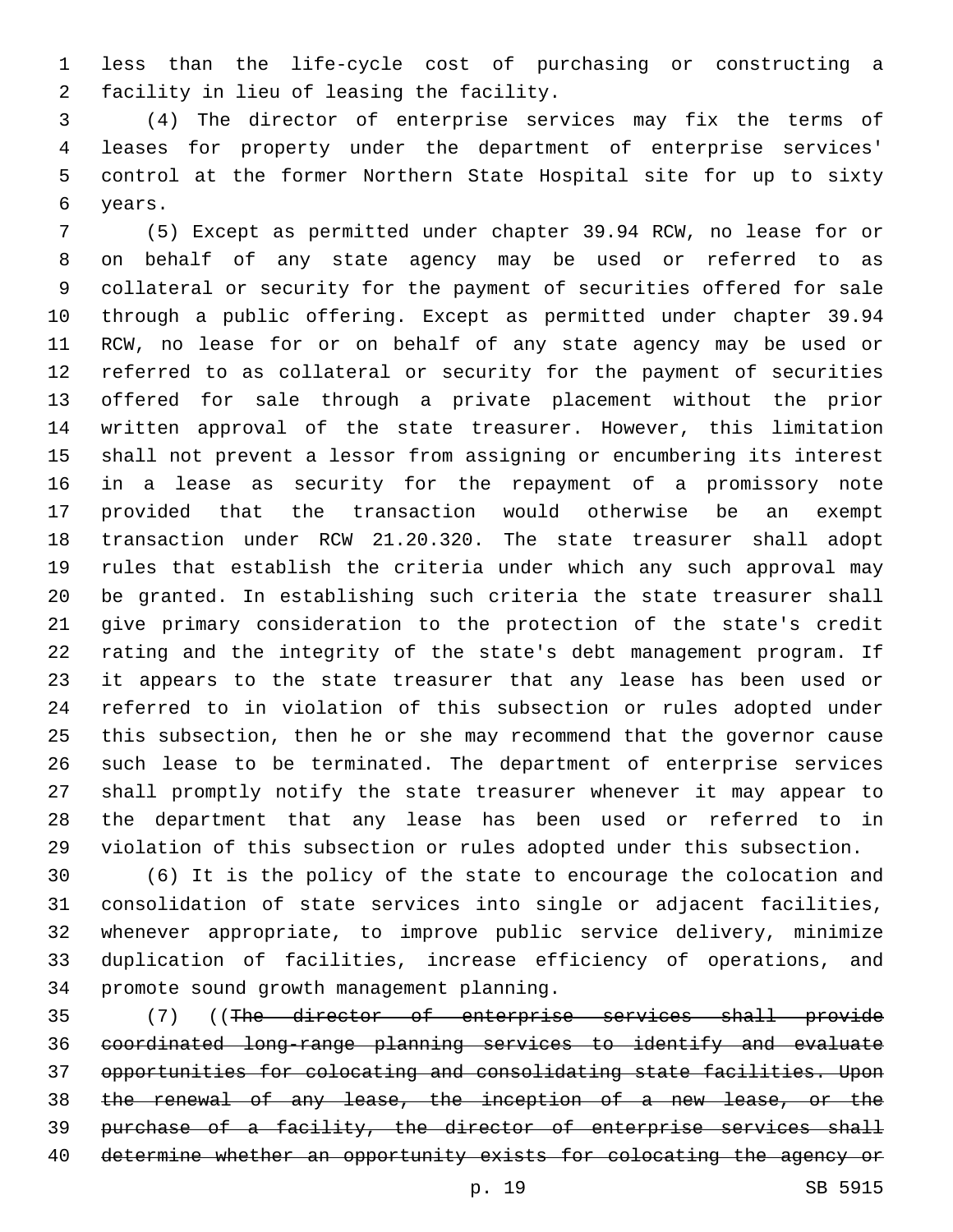agencies in a single facility with other agencies located in the same geographic area. If a colocation opportunity exists, the director of enterprise services shall consult with the affected state agencies and the office of financial management to evaluate the impact colocation would have on the cost and delivery of agency programs, including whether program delivery would be enhanced due to the centralization of services. The director of enterprise services, in consultation with the office of financial management, shall develop procedures for implementing colocation and consolidation of state 10 facilities.

 $(8)$ )) The director of enterprise services is authorized to purchase, lease, rent, or otherwise acquire improved or unimproved real estate as owner or lessee and to lease or sublet all or a part 14 of such real estate to state or federal agencies. The director of enterprise services shall charge each using agency its proportionate rental which shall include an amount sufficient to pay all costs, including, but not limited to, those for utilities, janitorial and 18 accounting services, and sufficient to provide for contingencies; which shall not exceed five percent of the average annual rental, to meet unforeseen expenses incident to management of the real estate.

 $(1 + 9)$ )  $(8)$  If the director of enterprise services determines that it is necessary or advisable to undertake any work, construction, alteration, repair, or improvement on any real estate 24 acquired pursuant to subsection (1) or  $((+8+))$  (7) of this section, the director shall cause plans and specifications thereof and an estimate of the cost of such work to be made and filed in his or her office and the state agency benefiting thereby is hereby authorized to pay for such work out of any available funds: PROVIDED, That the cost of executing such work shall not exceed the sum of twenty-five thousand dollars. Work, construction, alteration, repair, or improvement in excess of twenty-five thousand dollars, other than that done by the owner of the property if other than the state, shall be performed in accordance with the public works law of this state.

 (( $(10)$ )) (9) In order to obtain maximum utilization of space, the ((director of enterprise services)) office of financial management shall make space utilization studies, and shall establish standards for use of space by state agencies. Such studies shall include the identification of opportunities for colocation and consolidation of 39 state agency office and support facilities.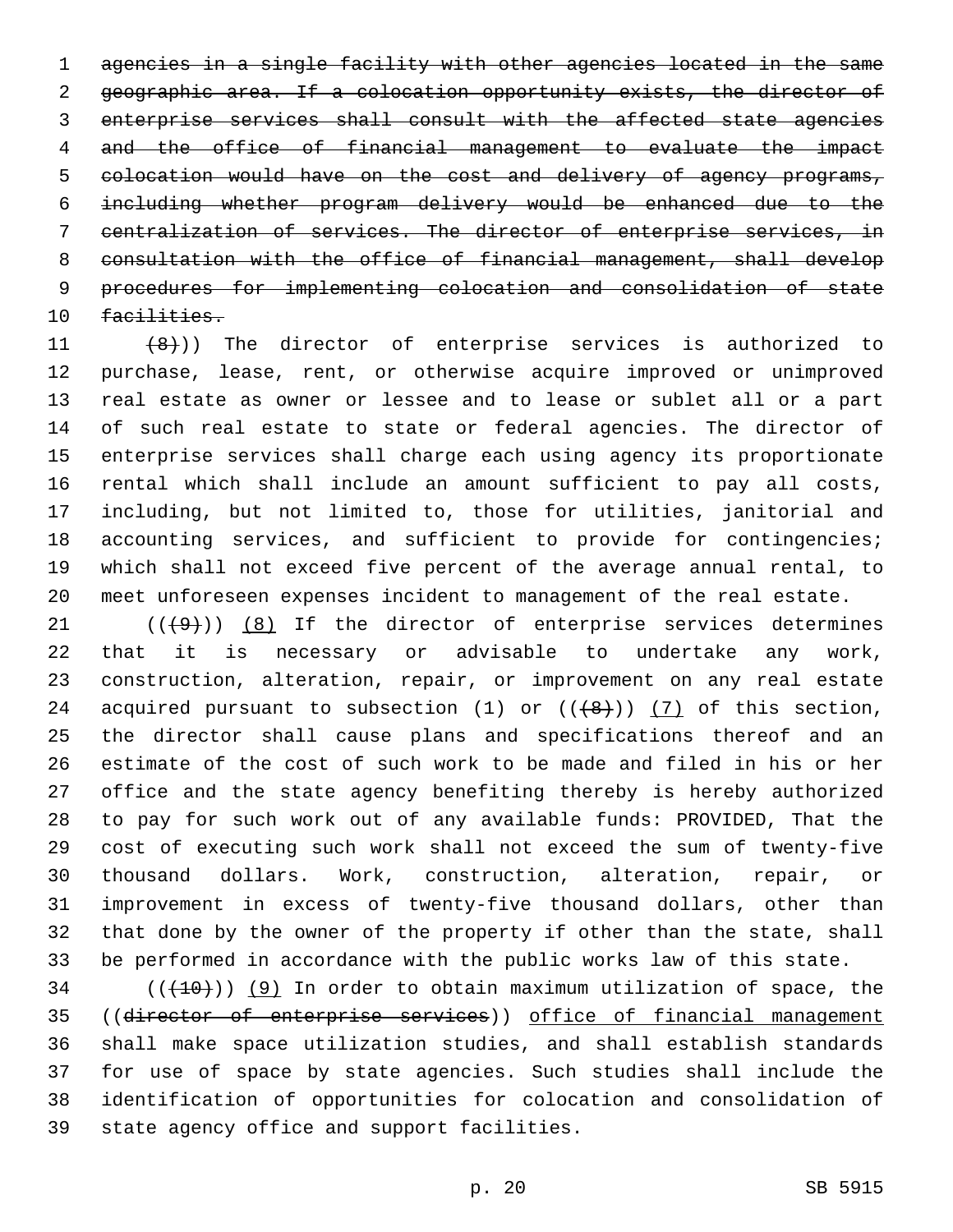1 (( $(11)$ )) (10) The director of enterprise services may construct new buildings on, or improve existing facilities, and furnish and equip, all real estate under his or her management. Prior to the construction of new buildings or major improvements to existing facilities or acquisition of facilities using a lease purchase contract, the director of enterprise services shall conduct an evaluation of the facility design and budget using life-cycle cost analysis, value-engineering, and other techniques to maximize the long-term effectiveness and efficiency of the facility or 10 improvement.

11 (( $(12)$ )) (11) All conveyances and contracts to purchase, lease, rent, transfer, exchange, or sell real estate and to grant and accept easements shall be approved as to form by the attorney general, signed by the director of enterprise services or the director's designee, and recorded with the county auditor of the county in which 16 the property is located.

17 (((413))) (12) The director of enterprise services may delegate any or all of the functions specified in this section to any agency upon such terms and conditions as the director deems advisable. By January 1st of each year, beginning January 1, 2008, the department shall submit an annual report to the office of financial management and the appropriate committees of the legislature on all delegated 23 leases.

 $((+14))$   $(13)$  This section does not apply to the acquisition of 25 real estate by:

 (a) The state college and universities for research or 27 experimental purposes;

28 (b) ((The state liquor control board for liquor stores and 29 warehouses;

 $(e)$ )) The department of natural resources, the department of fish and wildlife, the department of transportation, and the state parks and recreation commission for purposes other than the leasing of offices, warehouses, and real estate for similar purposes; and

 (( $\left(\frac{1}{d} \cdot \right)$ ) (c) The department of commerce for community college health career training programs, offices for the department of commerce or other appropriate state agencies, and other nonprofit community uses, including community meeting and training facilities, where the real estate is acquired during the 2013-2015 fiscal biennium.39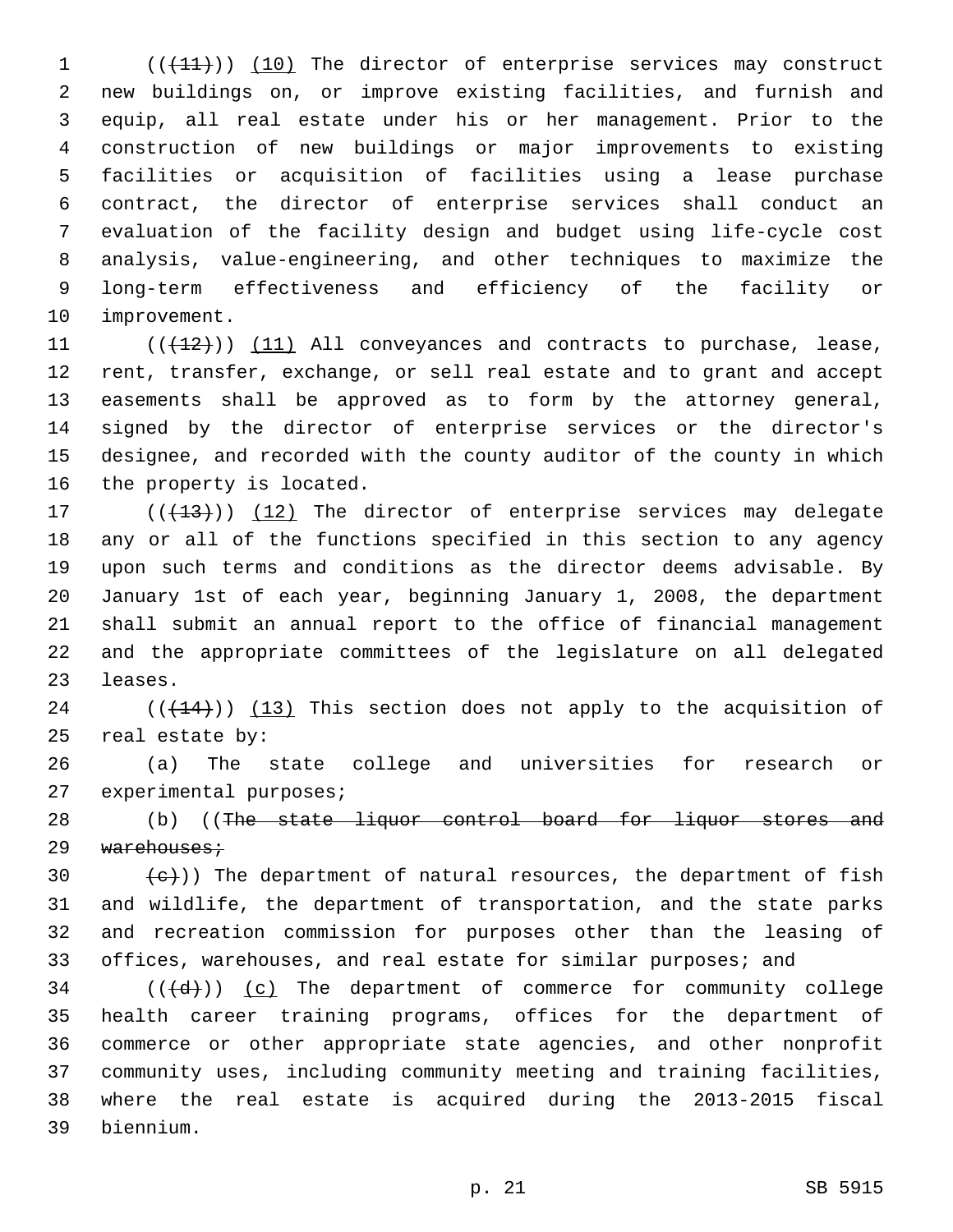(((15))) (14) Notwithstanding any provision in this chapter to the contrary, the department of enterprise services may negotiate ground leases for public lands on which property is to be acquired under a financing contract pursuant to chapter 39.94 RCW under terms 5 approved by the state finance committee.

 $((+16))$   $(15)$  The department of enterprise services shall report annually to the office of financial management and the appropriate fiscal committees of the legislature on facility leases executed for all state agencies for the preceding year, lease terms, and annual lease costs. The report must include leases executed under RCW 11 43.82.045 and subsection  $((+13))$   $(12)$  of this section.

 **Sec. 302.** RCW 43.82.055 and 2015 3rd sp.s. c 1 s 301 are each 13 amended to read as follows:

14 The office of financial management shall:

 (1) Work with the department of enterprise services and all other state agencies to determine the long-term facility needs of state 17 qovernment;

 (2) Develop and submit a six-year facility plan to the legislature by January 1st of every odd-numbered year that includes state agency space requirements and other pertinent data necessary for cost-effective facility planning. The department of enterprise services shall assist with this effort as required by the office of 23 financial management; ((and))

 (3) Establish and enforce policies and workplace strategies that 25 promote the efficient use of state facilities; and

 (4) Evaluate opportunities for colocating and consolidating state 27 facilities in the same geographic area. This includes evaluating the impact colocation would have on the cost and delivery of agency programs, including whether program delivery would be enhanced due to 30 the centralization of services.

 **Sec. 303.** RCW 43.82.150 and 2015 3rd sp.s. c 1 s 302 are each 32 amended to read as follows:

 (1) The office of financial management shall develop and maintain an inventory system to account for all facilities owned or leased by state government. At a minimum, the inventory system must include the facility owner, location, type, condition, use data, and size of each facility. In addition, for owned facilities, the inventory system must include the date and cost of original construction and the cost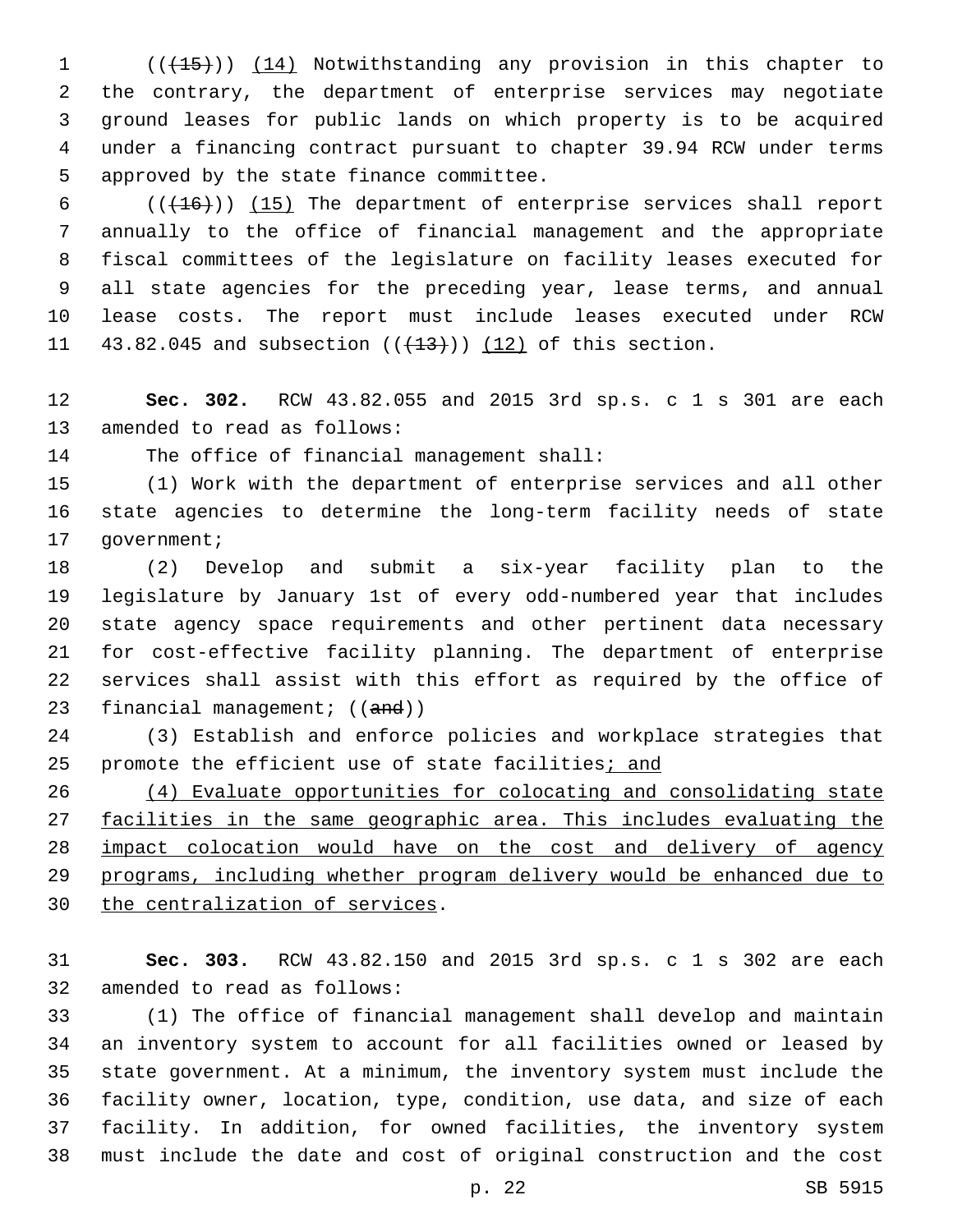of any major remodeling or renovation. The inventory must be updated by all agencies, departments, boards, commissions, and institutions by June 30th of each year. The office of financial management shall publish a report summarizing information contained in the inventory system for each agency by October 1st of each year, beginning in 2010 and shall submit this report to the appropriate fiscal committees of 7 the legislature.

 (2) The inventory required under this subsection must be submitted in a standard format prescribed by the office of financial 10 management.

 (3) Agencies must report space use data for office facilities. (4) For the purposes of this section, "facilities" means buildings and other structures with walls and a roof. "Facilities" does not mean roads, bridges, parking areas, utility systems, and

15 other similar improvements to real property.

#### **PART IV**

### **MISCELLANEOUS**

 NEW SECTION. **Sec. 401.** A new section is added to chapter 43.41 19 RCW to read as follows:

 (1) Those powers, duties, and functions of the department of enterprise services being transferred to the office of financial management as set forth in sections 101 through 110 of this act are hereby transferred to the office of financial management.

 (2)(a) All reports, documents, surveys, books, records, files, papers, or written material in the possession of the department of enterprise services pertaining to the powers, duties, and functions transferred shall be delivered to the custody of the office of financial management. All cabinets, furniture, office equipment, motor vehicles, and other tangible property employed by the department of enterprise services in carrying out the powers, duties, and functions transferred shall be made available to the office of financial management. All funds, credits, or other assets held by the department of enterprise services in connection with the powers, duties, and functions transferred shall be assigned to the office of 35 financial management.

 (b) Any appropriations made to the department of enterprise services for carrying out the powers, functions, and duties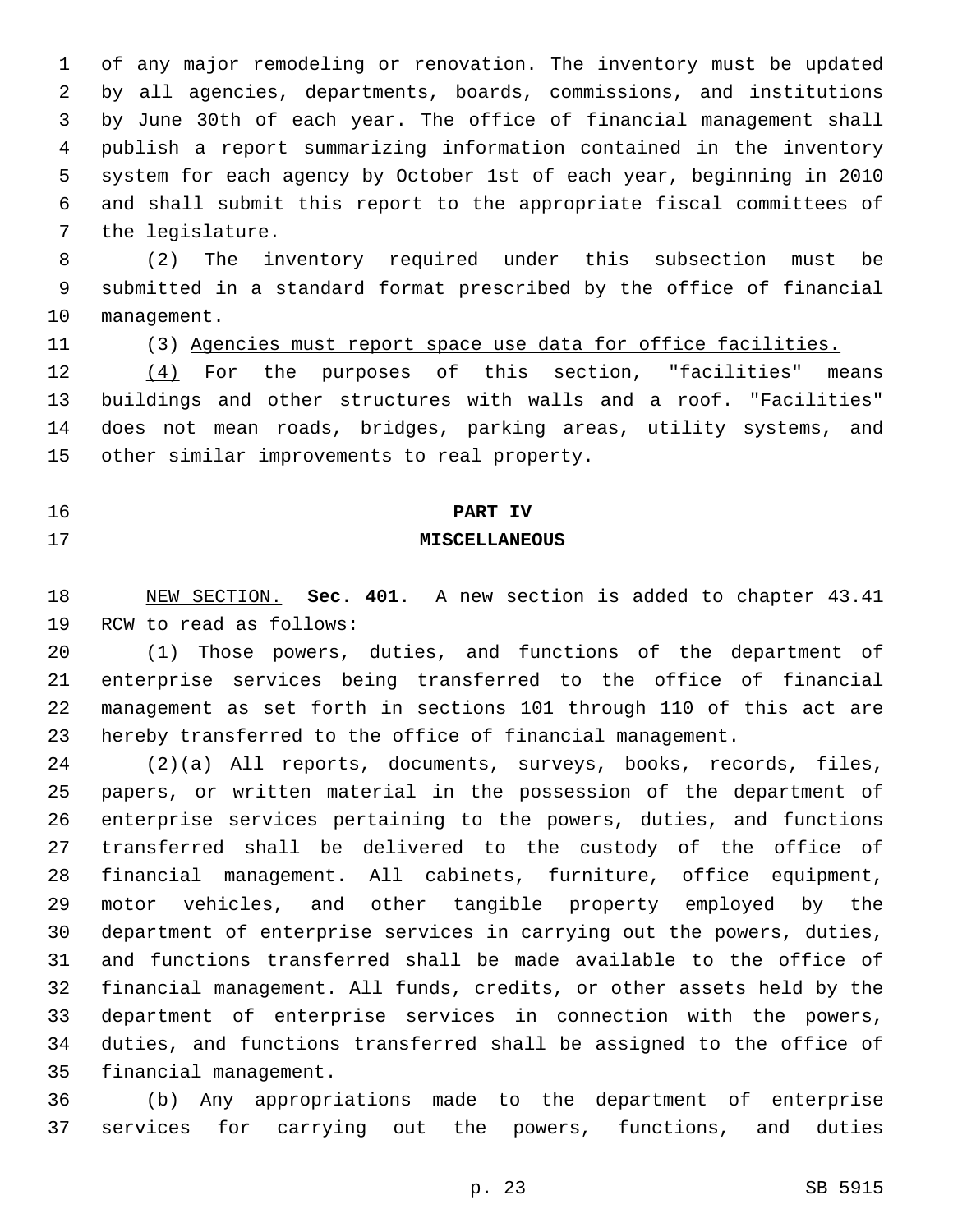transferred shall, on the effective date of this section, be transferred and credited to the office of financial management.

 (c) If any question arises as to the transfer of any personnel, funds, books, documents, records, papers, files, equipment, or other tangible property used or held in the exercise of the powers and the performance of the duties and functions transferred, the director of financial management shall make a determination as to the proper allocation and certify the same to the state agencies concerned.

 (3) All rules and all pending business before the department of enterprise services pertaining to the powers, duties, and functions transferred shall be continued and acted upon by the office of financial management. All existing contracts and obligations shall remain in full force and shall be performed by the office of 14 financial management.

 (4) The transfer of the powers, duties, functions, and personnel of the department of enterprise services shall not affect the validity of any act performed before the effective date of this 18 section.

 (5) If apportionments of budgeted funds are required because of the transfers directed by this section, the director of financial management shall certify the apportionments to the agencies affected, the state auditor, and the state treasurer. Each of these shall make the appropriate transfer and adjustments in funds and appropriation accounts and equipment records in accordance with the certification.

 (6) All employees of the department of enterprise services engaged in performing the powers, functions, and duties transferred to the office of financial management, are transferred to the office of financial management. Except as provided in chapter 41.80 RCW, all employees classified under chapter 41.06 RCW, the state civil service law, are assigned to the office of financial management to perform their usual duties upon the same terms as formerly, without any loss of rights, subject to any action that may be appropriate thereafter in accordance with the laws and rules governing state civil service law.34

 NEW SECTION. **Sec. 402.** This act is necessary for the immediate preservation of the public peace, health, or safety, or support of